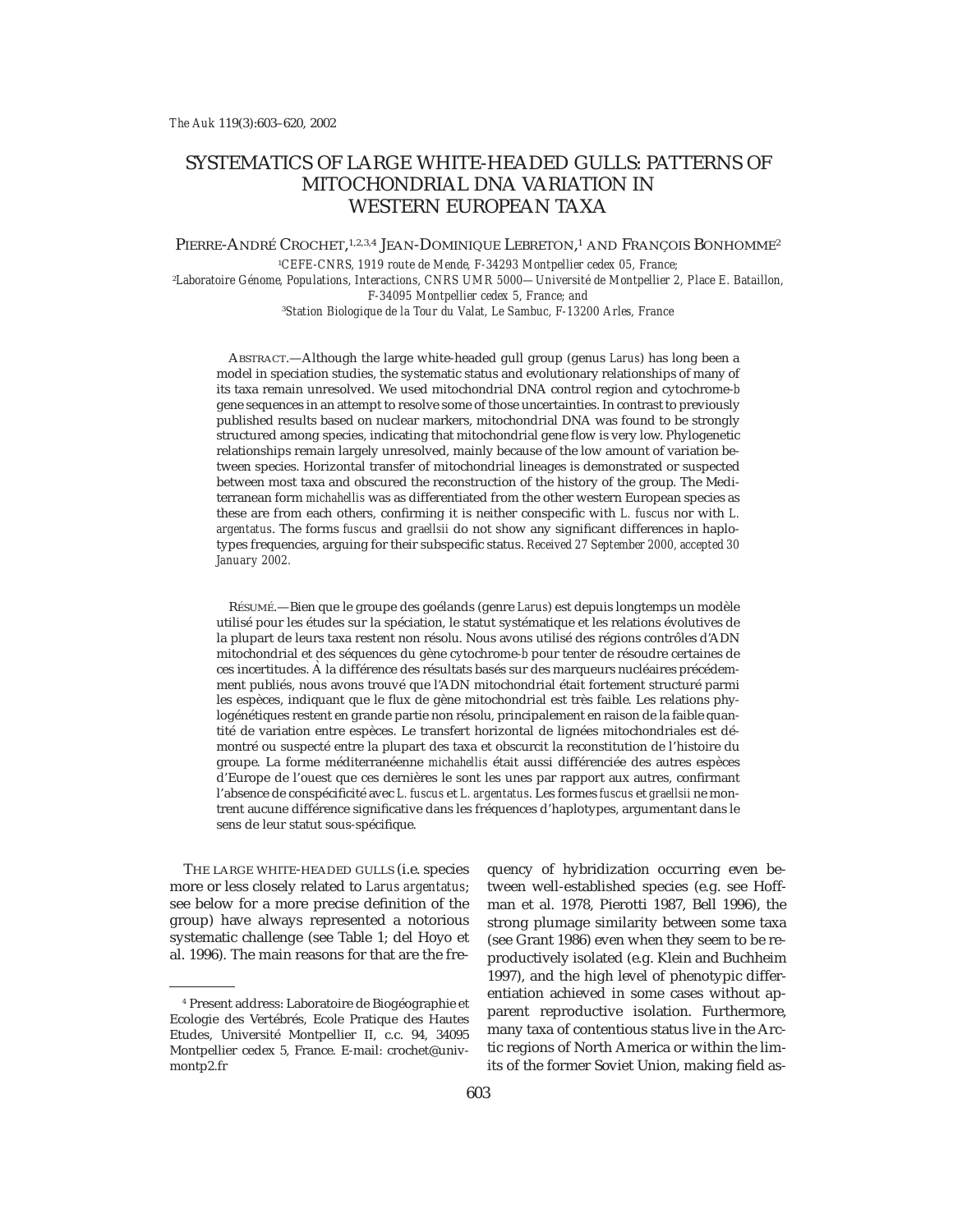| Name                                     | del Hoyo et al. 1996             | Approximate range                                                                         | Suggested systematic changes<br>previously published and remarks                                                                                                                                                                                                                                                                                                                                                                                                                                                                                                              |
|------------------------------------------|----------------------------------|-------------------------------------------------------------------------------------------|-------------------------------------------------------------------------------------------------------------------------------------------------------------------------------------------------------------------------------------------------------------------------------------------------------------------------------------------------------------------------------------------------------------------------------------------------------------------------------------------------------------------------------------------------------------------------------|
| <i>marinus</i> Linnaeus,<br>1758         | L. marinus                       | West Europe, east North<br>America                                                        | None.                                                                                                                                                                                                                                                                                                                                                                                                                                                                                                                                                                         |
| <i>fuscus</i> Linnaeus,<br>1758          | L. fuscus fuscus                 | From the Baltic and<br>north Norway coasts<br>to the White Sea                            | None.                                                                                                                                                                                                                                                                                                                                                                                                                                                                                                                                                                         |
| intermedius<br>Schiøler, 1922            | L. fuscus intermedius            | Netherlands to south<br>Norway                                                            | L. graellsii intermedius. See graell-<br>sii below.                                                                                                                                                                                                                                                                                                                                                                                                                                                                                                                           |
| <i>graellsii</i> Brehm,<br>1857          | L. fuscus graellsii              | Iceland, British Isles,<br>France, locally north<br>Spain                                 | L. graellsii graellsii. Based on dif-<br>ferences in phenotype, behav-<br>ior and feeding ecology be-<br>tween <i>fuscus</i> and <i>graellsii</i> and<br>intermedius, some authors pro-<br>posed to treat them as distinct<br>species (see Sangster et al.<br>1999), although morphological<br>variation in <i>fuscus</i> and espe-<br>cially <i>intermedius</i> makes some<br>birds indistinguishable (Jons-<br>son 1998b, L. Jonsson pers.<br>comm.). Our genetic results do<br>not support this change.                                                                    |
| heuglini Bree, 1876                      | L. fuscus heuglini               | North Russia, from Kola<br>Peninsula to west of<br>the Yenisey River                      | L. heuglini heuglini. Filchagov<br>(1994) claimed that <i>heuglini</i> is<br>reproductively isolated from<br><i>argentatus</i> and <i>fuscus</i> along the<br>White Sea coasts. Liebers et al.<br>(2001) showed that this form is<br>closely related to fuscus.                                                                                                                                                                                                                                                                                                               |
| <i>taimyrensis</i> Butur-<br>lin, 1913   | Synonym of heu-<br>glini         | Lower Yenisey Valley<br>and southwestern<br>Taimyr Peninsula                              | L. heuglini taimyrensis. Further<br>work needed to assess validity<br>of this taxon.                                                                                                                                                                                                                                                                                                                                                                                                                                                                                          |
| <i>argentatus</i> Pontop-<br>pidan, 1763 | L. argentatus argen-<br>tatus    | Europe from Denmark<br>to east Kola Peninsula                                             | None.                                                                                                                                                                                                                                                                                                                                                                                                                                                                                                                                                                         |
| <i>argenteus</i> Brehm,<br>1822          | L. argentatus argen-<br>teus     | West Europe from Ice-<br>land to northwest<br>Germany                                     | None.                                                                                                                                                                                                                                                                                                                                                                                                                                                                                                                                                                         |
| smithsonianus<br>Coues, 1862             | L. argentatus smith-<br>sonianus | North America                                                                             | L. smithsonianus. See text. Cer-<br>tainly not a member of the<br>Eurasian LWHG clade.                                                                                                                                                                                                                                                                                                                                                                                                                                                                                        |
| <i>vegae</i> Palmén, 1887                | L. argentatus vegae              | North Siberia from<br>Taimyr eastward<br>(western part of the<br>range: <i>birulai</i> ?) | L. vegae vegae. Study of museum<br>specimens reveal very few<br>specimens intermediate be-<br>tween vegae and taimyrensis<br>(Filchagov 1994, L. Jonsson<br>pers. comm., P. Yésou pers.<br>comm.), suggesting reproduc-<br>tive isolation. Contra for exam-<br>ple Haffer (1982), Filchagov et<br>al. (1992), del Hoyo et al.<br>(1996), most of Taimyr penin-<br>sula seem to be inhabited by<br><i>vegae</i> or <i>birulai</i> (depending<br>whether one recognizes this<br>last taxon or not) (Kennerley et<br>al. 1995, L. Jonsson pers.<br>comm., P. Yésou pers. comm.). |
| birulai Pleske, 1928                     | Synonym of <i>vegae</i>          | Western part of the<br>range of vegae                                                     | L. vegae birulai. Further work<br>needed to assess validity of<br>this taxon.                                                                                                                                                                                                                                                                                                                                                                                                                                                                                                 |

TABLE 1. Current classification of the *argentatus*–*fuscus* complex and suggested changes (not based on our results).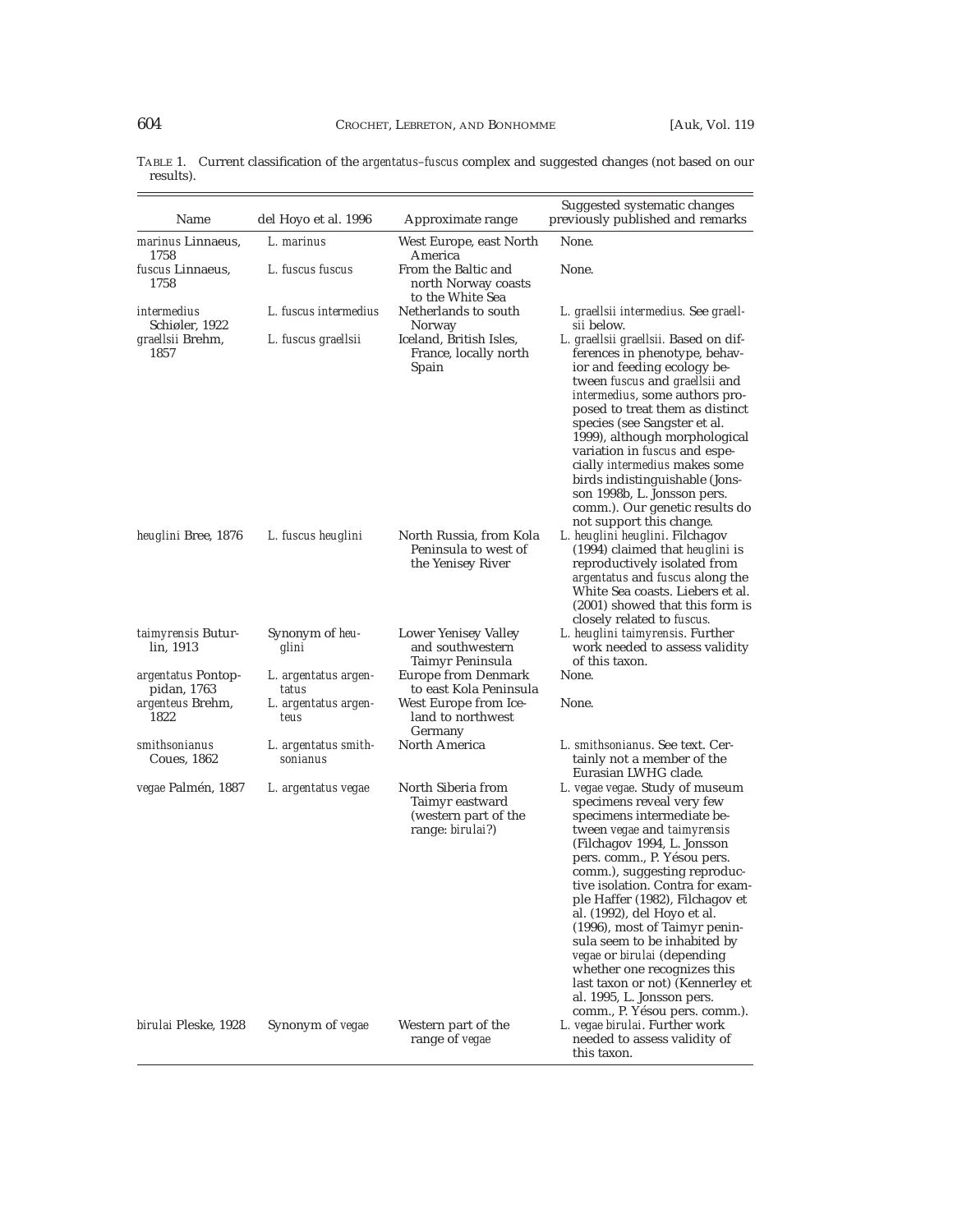| Name                                  | del Hoyo et al. 1996           | Approximate range                                                         | Suggested systematic changes<br>previously published and remarks                                                                                                                                                                                                                 |
|---------------------------------------|--------------------------------|---------------------------------------------------------------------------|----------------------------------------------------------------------------------------------------------------------------------------------------------------------------------------------------------------------------------------------------------------------------------|
| <i>cachinnans</i> Pallas.<br>1811     | L. cachinnans cach-<br>innans  | Black Sea, Caspian Sea,<br>and east to the Lake<br><b>Balkash</b>         | None.                                                                                                                                                                                                                                                                            |
| <i>mongolicus</i> Sush-<br>kin, 1925  | L. cachinnans mon-<br>golicus  | From east of the Altai<br>Mountains to Mongo-<br>lia                      | None. Genetic data suggest it is<br>not related to cachinnans (Lie-<br>bers et al. 2001).                                                                                                                                                                                        |
| barabensis Johan-<br>sen, 1960        | L. cachinnans bara-<br>bensis  | Steppes of north Ka-<br>zakhstan                                          | None. Probably closely related to<br>heuglini rather than to cachin-<br>nans (Liebers et al. 2001, L.<br>Jonsson pers. comm.)                                                                                                                                                    |
| <i>michahellis</i> Nau-<br>mann, 1840 | L. cachinnans mi-<br>chahellis | Mediterranean Sea. At-<br>lantic coasts of Iberia.<br>France, and Morocco | L. michachellis michahellis. See<br>text.                                                                                                                                                                                                                                        |
| <i>atlantis</i> Dwight,<br>1922       | L. cachinnans atlan-<br>tis    | Canaries, Madera,<br>Azores (as traditional-<br>ly given. See remarks.)   | L. michabellis atlantic. Beaubrun<br>$(1988)$ and Dubois $(2001)$ con-<br>sidered <i>atlantis</i> to be limited to<br>the Azores, with the popula-<br>tions from Madera. Canaries<br>and southern Morocco inter-<br>mediate between nominate<br>subspecies and <i>atlantis</i> . |
| <i>armenicus</i> Buturlin.<br>1934    | L. armenicus                   | Anatolia and Caucasus<br>region                                           | None. See Liebers and Helbig<br>$(1999)$ and Liebers et al. $(2001)$<br>for range and relationships<br>with michahellis, cachinnans and<br><b>barabensis</b>                                                                                                                     |

TABLE 1. Continued.

sessment of their level of reproductive isolation difficult.

A recent molecular phylogeny of the Larini (Crochet et al. 2000) indicated that the traditionally recognized white-headed species group (Dwight 1925, ''subgenus *Larus*''; Moynihan 1959, ''white-headed species group'') constitutes a monophyletic assemblage. The only changes from traditional views on the composition of that group were the unambiguous exclusion of Audouin's Gull (*L. audouinii*) from the white-headed species and the identification of the Heermann's Gull (*L. heermanni*) as the most basal species in that group. The Mew Gull (*L. canus*) and Ring-billed Gull (*L. delawarensis*) were found to be the next species to have diverged in that group. The remaining species constitute the large white-headed gulls (see Crochet et al. 2000 for the composition of the large white-headed species group). Within the large white-headed gulls, two species were placed in a basal position with a strong support from the molecular data: the Western Gull (*L. occidentalis*) and Yellow-footed Gull (*L. livens*). The remaining species constitute the *fus-* *cus* clade, which includes most of the taxa of contentious systematic status. The relationships within the *fuscus* clade were not discussed in Crochet et al. (2000), and the aim of this article is to use our molecular data to discuss the evolution and systematics of those members of the *fuscus* clade for which we could obtain data on mitochondrial polymorphism.

Few previous studies have tried to clarify relationships within the *fuscus* clade with the help of molecular markers, in spite of the growing use of those methods in avian systematics. The lack of differentiation observed with enzymatic markers even between well-established species (Snell 1991a) left little hope that allozymes could help solve the problem. Sequencing of mitochondrial DNA seemed more promising, because a preliminary study based on a small number of specimens found different haplotypes in a short cytochrome-*b* segment between *L. argentatus*, *L. fuscus*, and *L. michahellis* (Wink et al. 1994). Liebers et al. (2001) used hypervariable control region I (HVR-I) to elucidate relationships among several taxa classified in *L. fuscus*, *L. armenicus*, and *L. cachin-*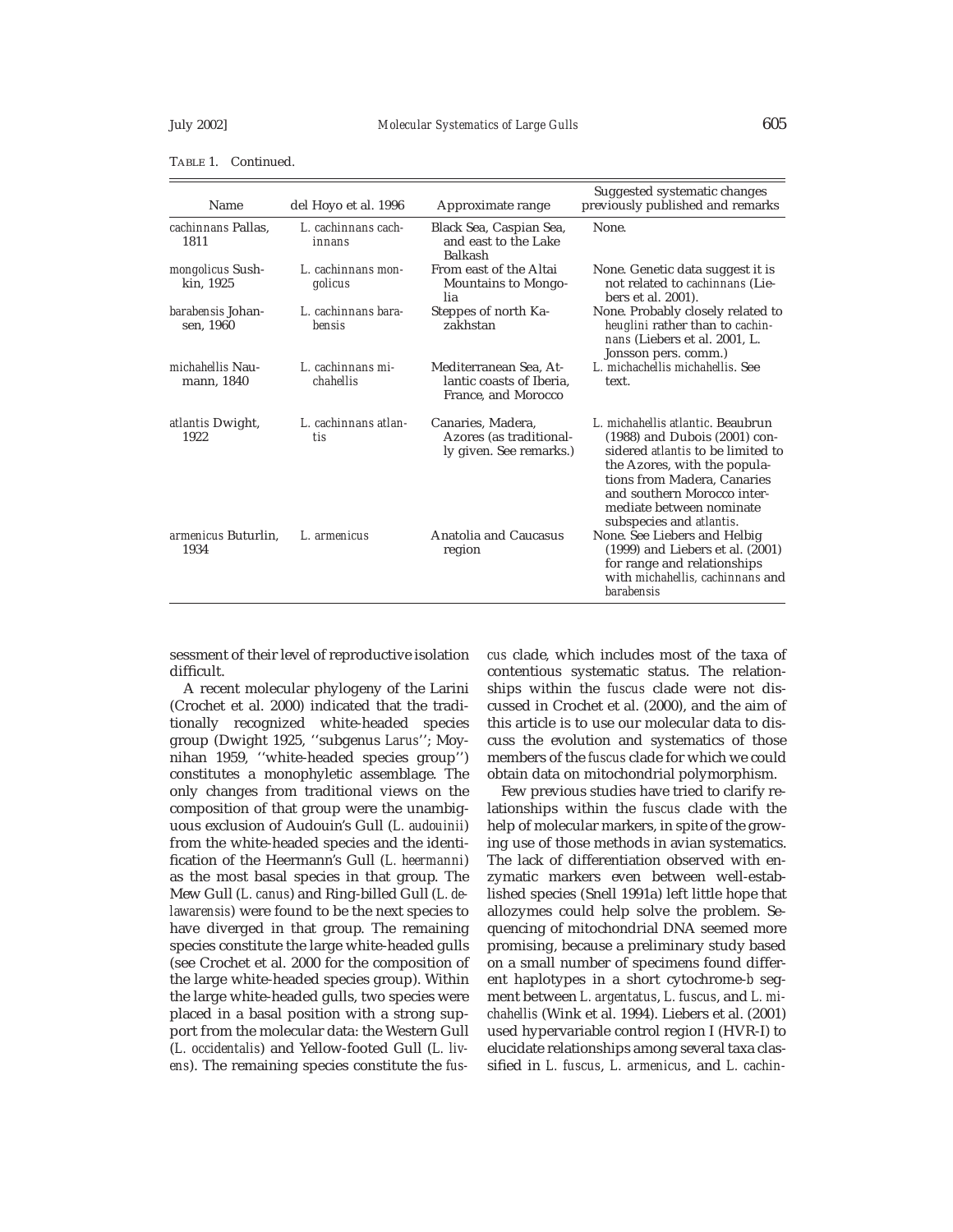*nans* by del Hoyo et al. (1996; see Table 1). Although those authors identified several cases of lineage sharing that they attribute to introgression, they did not precisely analyze variation in haplotypes frequencies.

In the present study, we use variation in mitochondrial control region and cytochrome-*b* haplotypes to investigate levels of mitochondrial gene flow and reproductive isolation between various members of the large whiteheaded group, focusing on the *argentatus*– *fuscus* complex. We first present additional results on phylogenetic relationships among large gulls based on sequencing of the cytochrome-*b* and control region segments. Considering these, the systematic status of the North American taxon *smithsonianus* is discussed. We then use frequencies of cytochrome-*b* haplotypes to study degree of reproductive isolation between the sympatric *L. marinus*, *L. argentatus*, and *L. fuscus* in western Europe, and with the Arctic species *L. hyperboreus*. Those species raise no systematic questions, but provide levels of haplotype sharing among undisputed species. Patterns of differentiation between those unquestioned species are then used to evaluate the relationships of *L. michahellis* with the other western European taxa. Geographical variation and recent history of *L. fuscus* and *L. argentatus* is discussed in relation to our genetic results. Some information is also provided on the poorly known Siberian taxa. We made every effort to interpret genetic data with respect to what is known on the morphological variation and reproductive isolation of the taxa studied.

An overview of the taxonomic situation of the members of the *argentatus*–*fuscus* complex, including proposed splits and resulting classification of all taxa, is given in Table 1. We follow the classification of del Hoyo et al. (1996) except for *michahellis* that we treat as a distinct species (see below). We use a single Latin name to designate valid basal taxa (subspecies or monotypic species), whereas a binomen designates a species. Thus, *argentatus* means *L. argentatus argentatus*, but *L. argentatus* means the Herring Gull, comprising several subspecies. We tried as much as possible to use basal taxa names, but that was not always possible or desirable.

#### **METHODS**

Samples origin.<sup>-The list of sampled taxa is given</sup> in Table 2, with the samples' localities and collector's name. Most samples were of breeding adults or embryos or nonflying chicks, but some specimens from Finland were caught at refuse dumps. Sampling siblings was avoided by taking only one embryo per clutch or one chick by family. Taxon determination problems were usually few, but some *graellsii* and *argenteus* samples from mixed colonies in western France are feathers plucked from chicks which may be difficult to differentiate (see below). One specimen of *heuglini* was an immature bird caught at a refuse dump in Finland, outside the main range of that taxon, but recent evidence suggests that *heuglini* occurs regularly in Finland (Eskelin and Pursiainen 1988; Rauste 1999a, b). For *smithsonianus*, the nine specimens used in this study were only sequenceed for the cytochrome-*b* gene. The position of *smithsonianus* in the phylogenetic tree was thus determined using cytochrome-*b* and control region sequences of a specimen from Québec (see Table 2) sequenced by J.-M. Pons (pers. comm.). That specimen had the same cytochrome-*b* haplotype as our nine individuals from Manitoba.

*Extraction, amplification, and sequencing.* Available samples consisted of muscle in ethanol, dried or ethanol-preserved feather bases, blood in buffer or in ethanol, or tissue from dried wings. DNA from muscles and feather bases was extracted by a complete digestion in 400  $\mu$ L of 5% Chelex 100 (Biorad, Hercules, California) with 1 mg mL<sup>-1</sup> proteinase K followed by a 10 min boiling. Extractions from blood and dried wings were performed using Qiaamp tissue extraction kit (Qiagen, Santa Clarita, California) following the supplier's procedure. Polymerase chain reaction (PCR) amplifications were carried out in 50  $\mu$ L volumes containing 1 $\times$  amplification buffer per 1 unit of *Taq* DNA polymerase, 1.5 mmol MgCl<sub>2</sub>, 0.2 mmol of each dNTP, and 0.4  $\mu$ mol of each primer. Direct sequencing of one strand was performed on an automated sequencer (Amersham Pharmacia Biotech, Uppsala, Sweden) following the supplier's procedures.

A 280 to 300 bp long segment from the cytochrome-*b* gene (starting around position 15015 in the chicken [*Gallus gallus domesticus*] mitochondrial DNA sequence; Desjardins and Morais 1990) was sequenced from all specimens listed in Table 2. In addition, a 640 to 650 bp long segment of the control region, usually starting around position 465 of the chicken sequence and ending at the heteroplasmic control repeats (see Berg et al. 1995), was sequenced from 12 *michahellis*, 8 *argenteus*, 2 *marinus*, 2 *graellsii*, 2 *L. dominicanus*, 2 *L. hyperboreus*, 1 *glaucoides*, 1 *kumlieni*, 2 *L. schistisagus*, 1 *L. californicus*, and 1 *thayeri*. We used as an outgroup *L. crassirostris* Vieillot, 1818 which is closely related to (but not a member of) the typical large white-headed species (P.-A. Crochet unpubl. data).

The amplification primers for the control region were L438 (5'-TCACGTGAAATCAGCAACCC-3')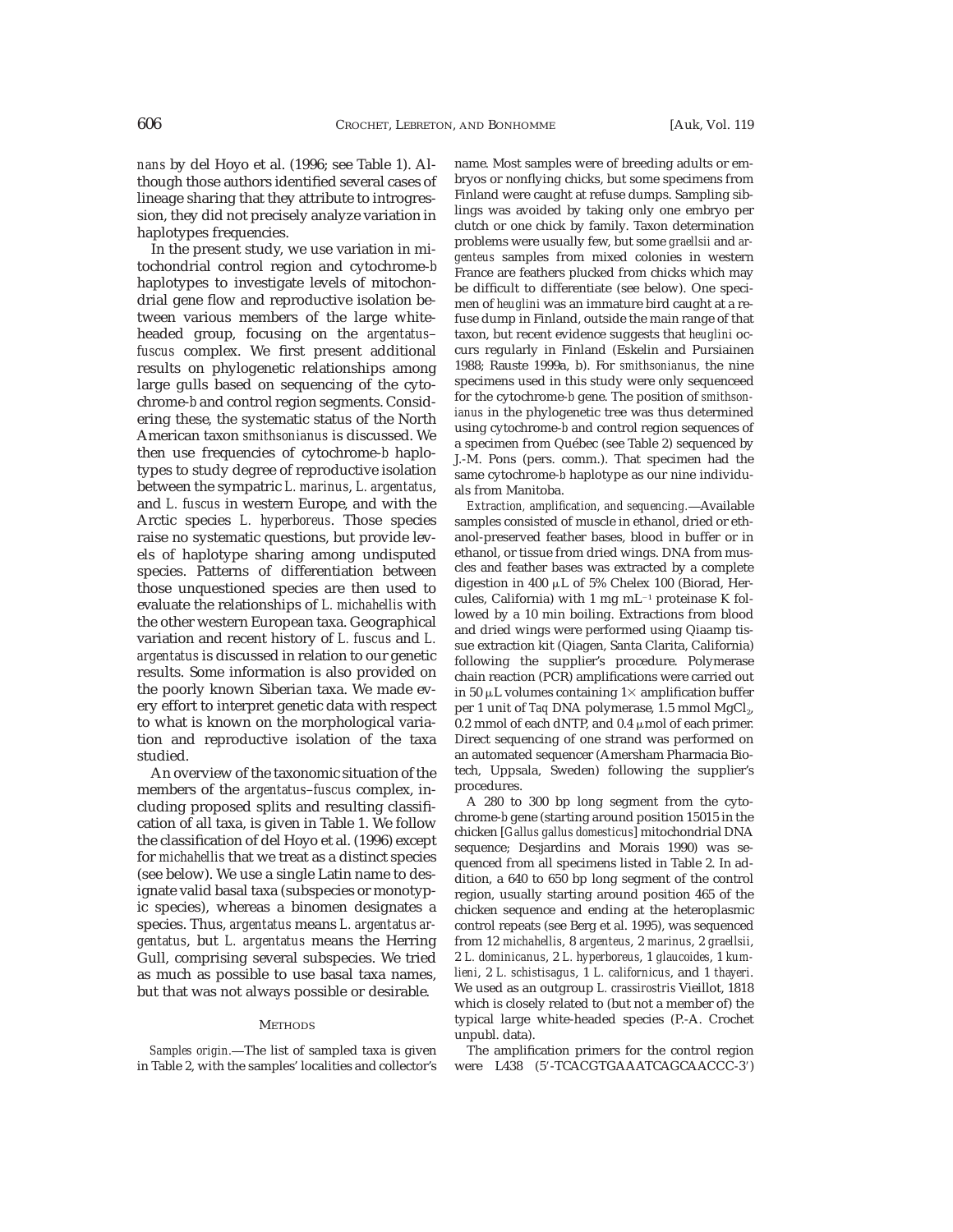|                 | Locality (number of                                    |                        |                                                                     |                               |
|-----------------|--------------------------------------------------------|------------------------|---------------------------------------------------------------------|-------------------------------|
| Taxon           | specimens)                                             | Type of specimens      | origin                                                              | Voucher specimen              |
| crassirostris   | Teuri Island. Hok-<br>kaido, Japan                     | Nonflying chicks       | C. Michiyo                                                          | No                            |
| livens          | San Pedro Martir<br>Island, Mexico (2)                 | ?                      | B. Tershy, from R.<br><b>Bradbury</b>                               | No.                           |
| occidentalis    | Grays Harbor,<br>Washington (1)                        | ?                      | Louisiana State<br>University Mu-<br>seum                           | <b>LSUMZ B-20480</b>          |
| thayeri         | Cameron Parish,<br>Louisiana (1)                       | ?                      | Louisiana State<br>University Mu-<br>seum                           | <b>LSUMZ B-21816</b>          |
| glaucoides      | Nolsoy, Faeroe Is-<br>lands $(1)$                      | ?                      | Zoological Insti-<br>tute of the Uni-<br>versity of Co-<br>penhagen | ?                             |
| kumlieni        | Coats Island,<br>Northwest Terri-<br>tory, Canada (1)  | ?                      | T. Gaston, from R.<br><b>Bradbury</b>                               | No.                           |
| schistisagus    | Teuri Island, Hok-<br>kaido, Japan (2)                 | Nonflying chicks       | C. Michiyo                                                          | No                            |
| hyperboreus     | Taimyr Peninsula,<br>Russia (2)                        | Adults                 | P. Mortensen/<br>Swedish Muse-<br>um of Natural<br>History          | NRM 946577/<br>946581         |
| hyperboreus     | Coats Island,<br>Northwest Terri-<br>tory, Canada (10) | ?                      | T. Gaston, from R.<br><b>Bradbury</b>                               | No                            |
| californicus    | Mono Lake, Califor-<br>nia(2)                          | ?                      | J. Jehl, from R.<br><b>Bradbury</b>                                 | No.                           |
| dominicanus     | Kerguelen Islands<br>(1)                               | Adult                  | Paris National His-<br>tory Museum                                  | <b>MNHN 1951-668</b>          |
| dominicanus     | South Island, New<br>Zealand (1)                       | Adult                  | M. Renner                                                           | No.                           |
| marinus         | Béniguet Island,<br>Brittany, France<br>(2)            | Nonflying chicks       | P. Yésou and D.<br>Mourier                                          | No.                           |
| marinus         | Turku, Finland (1)                                     | Adult                  | A. Forsten and V.<br>Rauste                                         | No                            |
| marinus         | Finnmark, Norway<br>(2)                                | ?                      | R. Barret, from R.<br><b>Bradbury</b>                               | No                            |
| marinus         | Helgoland, Germany<br>(1)                              | ?                      | Louisiana State<br>University Mu-<br>seum                           | <b>LSUMZ B-27027</b>          |
| michahellis     | Isla de Ons, Ponte-<br>vedra, Spain (6)                | <b>Breeding adults</b> | A. Velando                                                          | No.                           |
| michahellis     | Berlenga Islands,<br>Portugal (8)                      | Breeding adults        | L. Morais                                                           | No                            |
| michahellis     | Camargue, France<br>(1)                                | Breeding adult         | P.-A. Crochet                                                       | No.                           |
| michahellis     | Cassa di Colmata,<br>Mira, Italia (4)                  | Nonflying chicks       | G. Cherubini                                                        | No                            |
| michahellis     | Essaouira, Morocco<br>(10)                             | Embryos                | P.-A. Crochet                                                       | No                            |
| mongolicus      | Lake Baïkal, Russia<br>(2)                             | <b>Breeding adults</b> | S. Pyzhianov and<br>P. Yésou                                        | Wings in P.Y. col-<br>lection |
| barabensis      | Near Omsk, Russia<br>(3)                               | <b>Breeding adults</b> | A. Filchagov, from<br>P. Yésou                                      | Wings in P.Y. col-<br>lection |
| vegae (birulai) | Taimyra Estuary,<br>north Taimyr,<br>Russia (3)        | <b>Adults</b>          | A. Filchagov, from<br>P. Yésou                                      | Wings in P.Y. col-<br>lection |

TABLE 2. List of taxa used, origin of specimens, and voucher specimen (if any).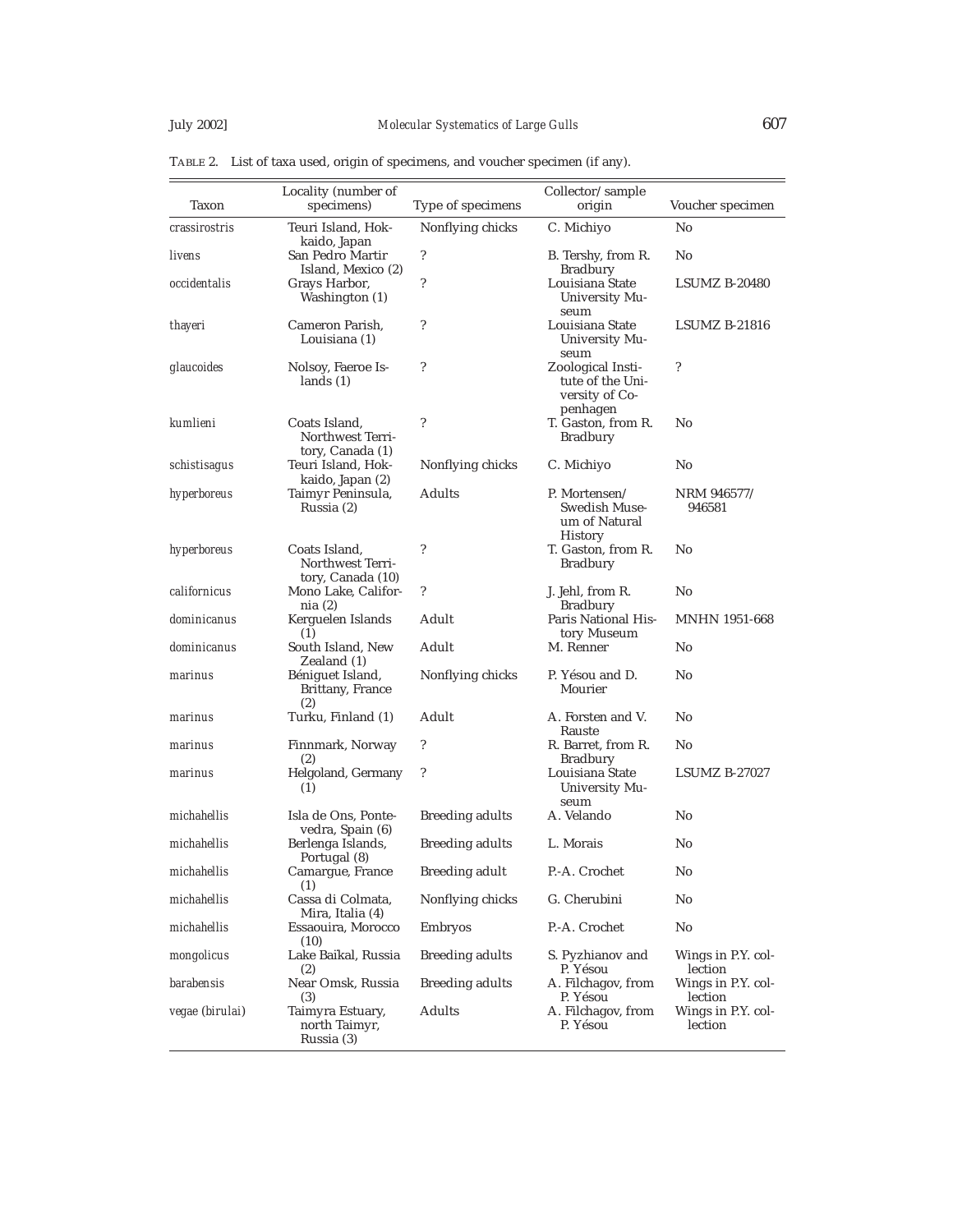| Taxon           | Locality (number of<br>specimens)                                                                          | Type of specimens                                 | Collector/sample<br>origin                                        | Voucher specimen      |
|-----------------|------------------------------------------------------------------------------------------------------------|---------------------------------------------------|-------------------------------------------------------------------|-----------------------|
| vegae (birulai) | <b>Polar Station An-</b><br>derya, Taimyr,<br>Russia (1)                                                   | Adult                                             | P. Mortensen,<br>Swedish Muse-<br>um of Natural<br><b>History</b> | <b>NRM 946571</b>     |
| vegae (birulai) | Chelyuskin Penin-<br>sula, Taimyr,<br>Russia (2)                                                           | Adult and chick                                   | P. Mortensen,<br>Swedish Muse-<br>um of Natural<br>History        | NRM 946585/<br>946582 |
| heuglini        | Kuopio, Finland<br>(1)                                                                                     | Immature                                          | R. Juvaste                                                        | Photo                 |
| heuglini        | Kanin Peninsula,<br>Russia (2)                                                                             | <b>Adults</b>                                     | P. Mortensen,<br>Swedish Muse-<br>um of Natural<br><b>History</b> | NRM 946646/<br>946650 |
| heuglini        | West Yamal Penin-<br>sula, Russia (1)                                                                      | Adult                                             | P. Mortensen,<br>Swedish Muse-<br>um of Natural<br>History        | NRM 946613            |
| argentatus      | Turku, Finland<br>(10)                                                                                     | Nonbreeding<br>adults                             | A. Forsten, V.<br>Rauste and A.<br>Lindholm                       | No                    |
| argentatus      | Vardo, Finnmark,<br>Norway (8)                                                                             | $\overline{\mathcal{L}}$                          | R. Barret, from R.<br><b>Bradbury</b>                             | No                    |
| argenteus       | Béniguet Island,<br>Brittany, France<br>(18)                                                               | Nonflying chicks                                  | D. Santer, D.<br>Mourier and P.<br>Yésou                          | No                    |
| graellsii       | Béniguet Island,<br>Brittany, France<br>(14)                                                               | Nonflying chicks                                  | D. Santer. D.<br>Mourier and P.<br>Yésou                          | No                    |
| graellsii       | Great Saltee Lake,<br>Ireland (6)                                                                          | ?                                                 | O. Merne, from R.<br><b>Bradbury</b>                              | No                    |
| fuscus          | Kuopio, Tuusnie-<br>mi, Outokumpu,<br>Kontiolahti, Vaa-<br>sa, Oravainen,<br>Kokkola, all Fin-<br>land(18) | <b>Breeding adults</b><br>and nonflying<br>chicks | R. Juvaste                                                        | No.                   |
| smithsonianus   | Manitoba, Canada<br>(9)                                                                                    | $\overline{\cdot}$                                | R. Evans and G.<br>Fox, from R.<br><b>Bradbury</b>                | No                    |
| smithsonianus   | Saintes Maries Is-<br>lands, Québec,<br>Canada (1)                                                         | Nonflying Chicks                                  | G. Capdelaine and<br>J.-F. Rail                                   | No.                   |

TABLE 2. Continued.

(Wenink et al. 1993) and H1248 (5'-CATCTTCA-GTGCCATGCTTT-3'). Sequencing primers were L438, L699 (5'-ATAAACCCCTCCAGTGCACC-3') and L892 (5'-GTGTAGTGCTCAATGGACATG-3'). A 280 bp segment of the cytochrome-*b* gene was amplified and sequenced using primers L15008 (5'-AACTTCGGATCTCTACTAGG-3') and H15326 (5'-GAATAAGTTGGTGATGACTG-3'). "L" refers to light and ''H'' refers to heavy strands, and the numbers refer to the position of the 3' nucleotide of the primer in the White Leghorn Chicken (*Gallus gallus*) mitochondrial DNA sequence (Desjardins and Morais 1990).

*Data analyses.* To determine the evolutionary history of the typical large white-headed gulls, phylogenetic analyses were performed on composite haplotypes including the cytochrome-*b* and control region segments. Phylogenetic trees were reconstructed using the maximum-likelihood method (DNAML) in the PHYLIP package, version 3.57c (Felsenstein 1993) and the neighbor-joining method using distance matrix based on the Kimura two-parameter model with MEGA version 2.1 (Kumar et al. 2001). We computed the likelihood of the maximumlikelihood tree obtained with the default setting for several integer values of the transitions–transver-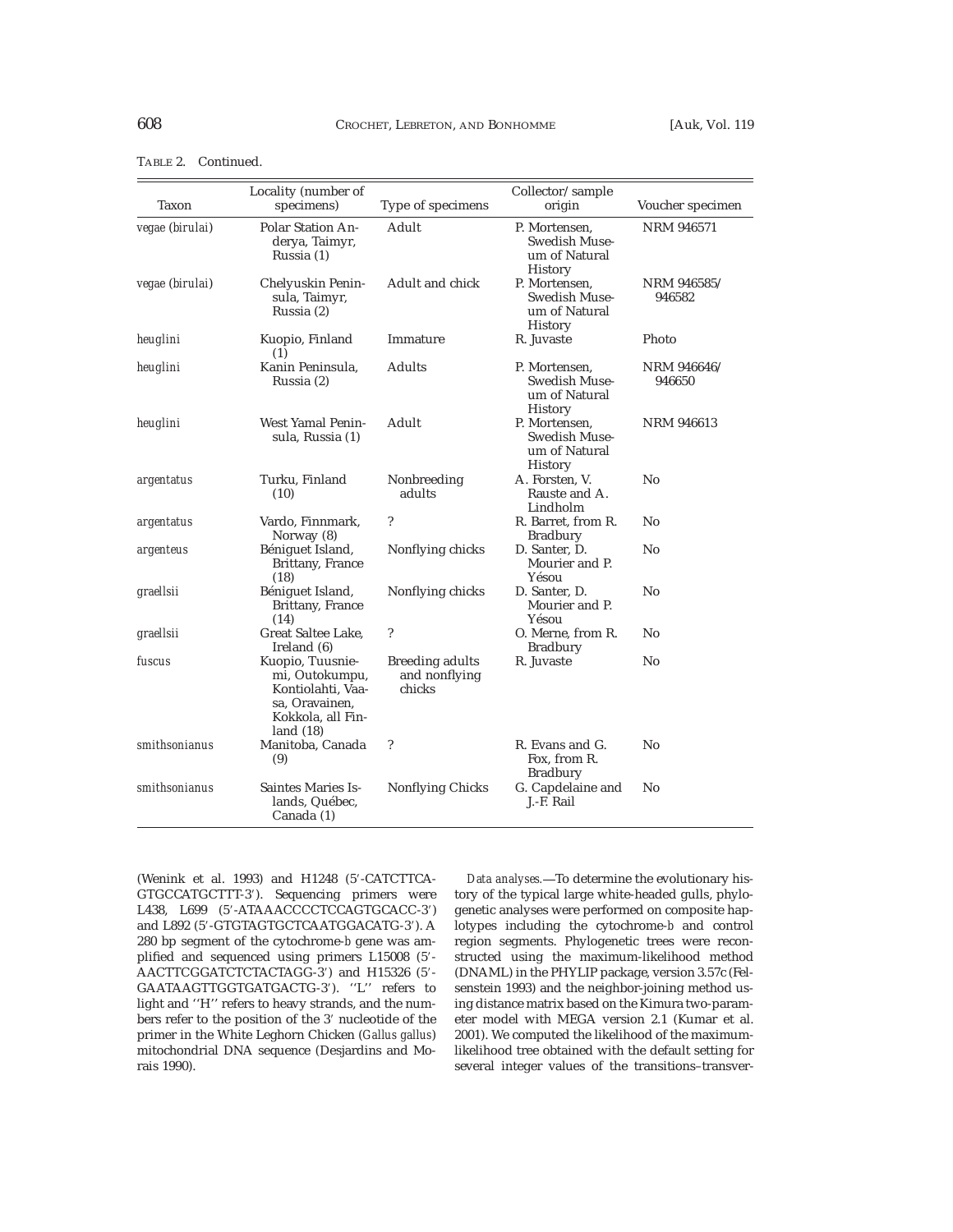|                                   | Control region                         | cytochrome-b    | CR       | <b>CTB</b> |
|-----------------------------------|----------------------------------------|-----------------|----------|------------|
| <b>MIC</b> ( <i>michahellis</i> ) | ATGTGATTTACA                           | GGTTATCATATC    | AF268527 | AF268493   |
| <b>MAR</b> ( <i>marinus</i> )     | .                                      | . A             | AF268529 | AF268496   |
| ARG (L. argentatus)               | .                                      | $AACC.$ $C.$    | AF268530 | AF268495   |
| 70                                | ????????????                           | .A. C.          |          | AF444253   |
| <b>HEU</b> (heuglini)             | ????????????                           | $ACC$ $C$       |          | AF444254   |
| <b>FUS2</b>                       | ?                                      | .A.CT.CG.?      | AF444255 | AF444256   |
| <b>FUS</b> (fuscus)               | .                                      | $.A.C.$ $CG.$ . | AF268531 | AF268494   |
| <b>SMI</b> (smithsonianus)        | $\ldots$ $\subset$ . $\subset$         | .A.CG.C. .T     | AF444266 | AF444257   |
| $dominicanus1^a$                  | . C                                    | $.A.C.$ $C.C.$  | AF268536 | AF268497   |
| $domimizations40^{\circ}$         | $\ldots$ C. $\ldots$ . G. .            | $.A.C.$ $C.C.$  | AF444258 | AF444259   |
| g. glaucoides                     | $\ldots \ldots \ldots C.$ T.           | $.A.CGGC.$      | AF268533 | AF268499   |
| g. kumlieni                       | $\ldots \ldots \ldots C.$ T.           | .A.CG.C. .      | AF444260 | AF444261   |
| <i>thayeri</i>                    | GCT.TC.T.                              | .A.CG.C. .      | AF268534 | AF268498   |
| HYP(L. hyperboreus)               | $G \ldots \ldots C \ldots T$ .         | $.A.CG.$ . $C.$ | AF268535 | AF268500   |
| schistisagus1                     | $\ldots$ . G. $\ldots$ . T.            | .A.CG.C. .      | AF444262 | AF444263   |
| schistisagus2                     | $\ldots \ldots \ldots$ . $\ldots$ . T. | .A.CG.C. .      | AF444264 | AF444265   |
| <i>californicus</i>               | $\ldots$ C. $\ldots$ CC. $\ldots$      | $.A.CG.$ . $C.$ | AF268532 | AF268503   |

TABLE 3. Sequence of the haplotypes observed in the *fuscus* clade (variable sites only) and their name (in bold).

Three-letter names designate widespread haplotypes, whereas longer names designate haplotypes found in one individual. A dot indicates a base identical to the first sequence, ''?'' indicates undetermined base. GenBank accession numbers are given for the control region (CR) and cytochrome-*b* (CTB) sequences.

<sup>a</sup> dominicanus1 = Larus dominicanus from New Zealand, dominicanus40 = Larus dominicanus from Kerguelen Islands (see Table 2).

sions ratio ranging from 2 to 10. The likelihood was maximal when this ratio was equal to 5, and we used that value to re-estimate the maximum-likelihood tree (Felsenstein 1993). We evaluated the robustness of the nodes that were identified by both maximumlikelihood and neighbor-joining methods by bootstrap (Felsenstein 1985) based on (for the sake of computational rapidity) the neighbor-joining method only, using 1,000 replications.

Because most members of the *argentatus*–*fuscus* complex and *L. marinus* were found to have mostly the same control region sequences (see Table 3 and Crochet and Desmarais 2000), only the cytochrome*b* segment was sequenced in all our samples of those taxa. Haplotype identification is thus based only on cytochrome-*b* sequences for most of those specimens. Additionally, parts of the control region were sequenced for some of the samples to check haplotype identification (for the *L. hyperboreus* haplotype for example, because in that case several substitutions in the control region separate it from the common *argentatus*–*fuscus* haplotype).

Genetic differentiation between the populations (here, the taxa) was evaluated using an  $F_{ST}$  approach. Values of  $F_{ST}$  were estimated by the parameter  $\theta$  (Weir and Cockerham 1984) using the GENETIX 4.01 software (Belkhir et al. 1998). The significance of the  $\theta$ values was evaluated by comparing observed values to distribution of values obtained from 1,000 random permutations of the individuals between the different populations. That approach is based only on differences in haplotype frequencies between the populations. It does not take into account the

relationships between the haplotypes. Other methods are available to take account of that information. One of those is the analysis of molecular variance (AMOVA; Excoffier et al. 1992). We also performed AMOVA, but the results were not qualitatively different from those based on  $F_{ST}$  and will not be detailed here. As a rule, taking into account relationships between haplotypes is important when many haplotypes falling into well-supported clades are present in the population. In our case, the relationships between haplotypes are poorly determined and there is a small number of haplotypes.

#### RESULTS

*Genetic variation, haplotypes definition.* Sequencing of the domain II and domain III of the control region revealed that those regions are extremely conserved among the large whiteheaded species, with *L. marinus*, *L. fuscus*, *L. michahellis*, and *L. argentatus* having identical sequences (Crochet and Desmarais 2000). A number of haplotypes are thus identified by their cytochrome-*b* sequence only. The sequence, name, and GenBank accession numbers of the haplotypes identified are given in Table 3 (see Crochet et al. 2000 and Crochet and Desmarais 2000 for details on the sequences obtained) except for *L. crassirostris* (GenBank accession number AF444267 for the control region and AF444268 for the cytochrome-*b*).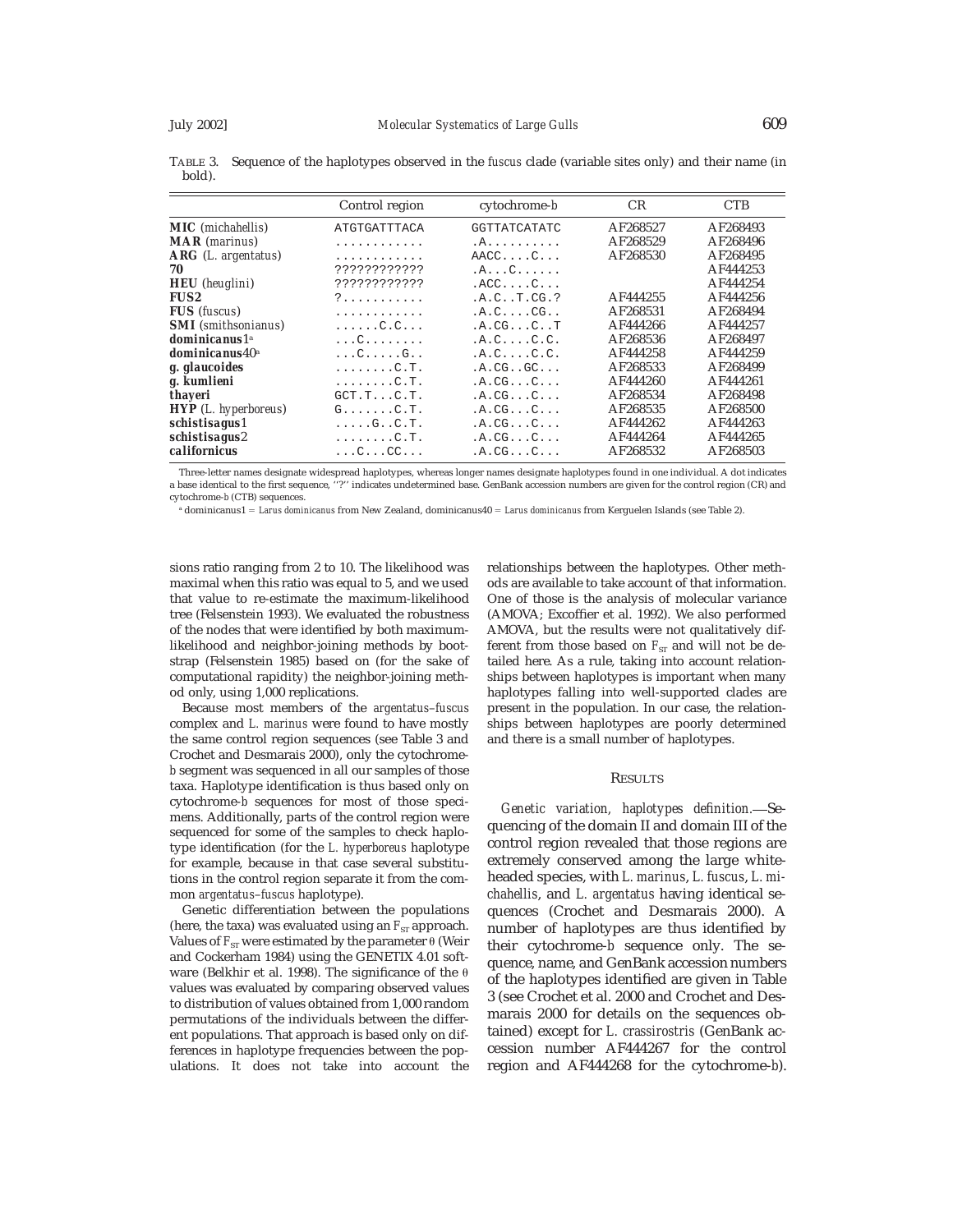

FIG. 1. Maximum-likelihood tree of the large white-headed gulls based on cytochrome-*b* and control region sequences (see text). Values at the nodes indicate bootstrap support for the nodes also identified by the neighbor-joining method based on Kimura two-parameter distances, as determined by 1,000 replications under the neighbor-joining method. When only one haplotype was used per taxon, it was the most common one.

The haplotypes were named after the taxon in which they are most frequent to facilitate reference to them. They are usually not diagnostic of that taxon. Two haplotypes (HYP and SMI) differed in the cytochrome-*b* segment by only one substitution situated near the sequencing primer, in a region that is not available for all specimens. That led to an ambiguity for one specimen of *vegae*, which could have either haplotype. Because haplotype SMI was identified only in North America, although haplotype HYP is common among eastern Siberian gulls, we attributed the haplotype HYP to that specimen. No other ambiguous case occurred.

*Phylogeny of the large white-headed species.* Figure 1 presents the hypothetical relationships between the various large gull taxa for which we could obtain complete control region and cytochrome-*b* sequences (maximum-likelihood tree with node support values obtained by bootstrap using the neighbor-joining method). When more than one haplotype was found in a given taxon, we usually used the most common one to represent that taxon. Because only two specimens were available for both *L. dominicanus* and *L. schistisagus*, all haplotypes were included in the phylogeny for those species.

Among the LWHG, *L. livens* and *L. occidentalis* were found to have diverged first by all analyses (note that *L. glaucescens* was not available for analysis). The high bootstrap value (95) at the node uniting the remaining LWHG species indicates that this conclusion is strongly supported by the molecular data. The clade comprising the remaining LWHG species (*L. dominicanus*, the ''*argentatus*–*fuscus*'' complex, and the Arctic species) will be designated as the *fuscus* clade hereafter. The relative position of *L. livens* and *L. occidentalis* (sister species or not) is not clearly determined, but most analyses favor the hypothesis shown in Figure 1. Similarly, the position of *L. dominicanus* as the sister species to all other members of the *fuscus* clade is poorly supported and is not favored by all analyses. Within the *fuscus* clade, the amount of divergence (Kimura two-parameter distance, calculated on the cytochrome-*b* and the control region together) was small and varied from 0.11% between *marinus* and *michahellis* to 0.99% between *thayeri* and *argenteus*, *marinus* or *L. dominicanus*.

The Arctic species (*L. hyperboreus*, *L. glaucoides*, and *L. thayeri*) form a clade supported by a rather high bootstrap value. That clade includes both our specimens of *L. schistisagus*, one of them having the same haplotype as the *kumlieni* specimen. Our *thayeri* specimen branches closer to our *L. hyperboreus* specimen than to either *kumlieni* or *glaucoides*. The *L. californicus* and *smithsonianus* haplotypes are more closely related to these Arctic species than to the Eurasian members of the *fuscus* clade in this tree, but this is not strongly supported (bootstrap value of 63, see Fig. 1).

Based on molecular data, there is no indication that *marinus* is more distantly related to the members of the *argentatus*–*fuscus* complex than they are to each other. The relationships between the North American–Arctic clade and the members of the *argentatus*–*fuscus* complex except *smithsonianus* are unclear, but the tree presented in Figure 1 does not depict them as reciprocally monophyletic groups. Maximum-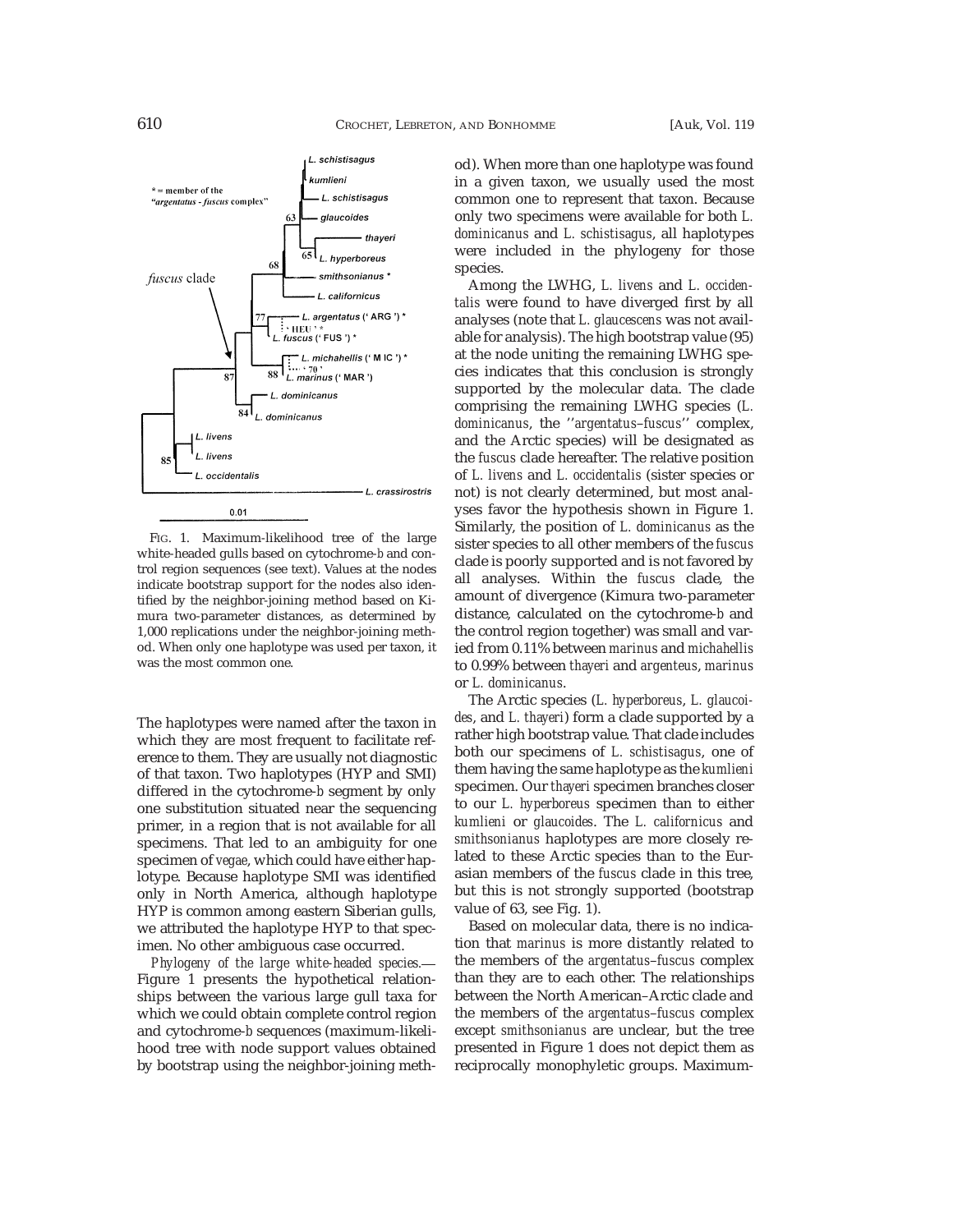|                  | argenta-<br>tus | argenteus | baraben-<br>sis | fuscus |      | graellsii heuglini marinus |      | michahel-<br>lis | smith-<br>sonianus | vegae | mongoli-<br>cus |
|------------------|-----------------|-----------|-----------------|--------|------|----------------------------|------|------------------|--------------------|-------|-----------------|
| $\boldsymbol{n}$ | 18              | 18        | 3               | 18     | 20   | 4                          | 6    | 29               | 9                  | 6     | 2               |
| <b>FUS</b>       | 0.06            | 0.00      | 0.33            | 0.94   | 0.80 | 0.25                       | 0.00 | 0.03             | 0.00               | 0.50  | 0.00            |
| FUS <sub>2</sub> | 0.00            | 0.00      | 0.00            | 0.00   | 0.05 | 0.00                       | 0.00 | 0.00             | 0.00               | 0.00  | 0.00            |
| <b>HEU</b>       | 0.00            | 0.00      | 0.33            | 0.06   | 0.05 | 0.50                       | 0.00 | 0.00             | 0.00               | 0.00  | 0.00            |
| ARG <sub>2</sub> | 0.33            | 0.78      | 0.33            | 0.00   | 0.10 | 0.00                       | 0.00 | 0.00             | 0.00               | 0.00  | 0.00            |
| <b>HYP</b>       | 0.00            | 0.00      | 0.00            | 0.00   | 0.00 | 0.25                       | 0.00 | 0.00             | 0.00               | 0.33  | 1.00            |
| <b>SMI</b>       | 0.00            | 0.00      | 0.00            | 0.00   | 0.00 | 0.00                       | 0.00 | 0.00             | 1.00               | 0.00  | 0.00            |
| <b>MAR</b>       | 0.22            | 0.22      | 0.00            | 0.00   | 0.00 | 0.00                       | 1.00 | 0.17             | 0.00               | 0.00  | 0.00            |
| <b>MIC</b>       | 0.06            | 0.00      | 0.00            | 0.00   | 0.00 | 0.00                       | 0.00 | 0.79             | 0.00               | 0.17  | 0.00            |
| 70               | 0.33            | 0.00      | 0.00            | 0.00   | 0.00 | 0.00                       | 0.00 | 0.00             | 0.00               | 0.00  | 0.00            |

TABLE 4. Frequency of the cytochrome-*b* haplotypes in the taxa of the *argentatus*–*fuscus* complex and *L. marinus*.

likelihood method favored the hypothesis that *L. dominicanus* occupies a basal position relative to other gulls in the *fuscus* clade (Fig. 1), but neighbor-joining placed it within the remaining species (results not shown).

*Haplotype distribution.* The frequency of the cytochrome-*b* haplotypes in the taxa of the *argentatus*–*fuscus* complex is given in Table 4 and Figure 2, and pairwise  $F_{ST}$  values in Table 5. The three sympatric species *L. marinus*, *L. argentatus*, and *L. fuscus*, and the parapatric taxon *michahellis* have highly different haplotypes frequencies in Europe (see Tables 4 and 5 and Fig. 2) but there is no fixed differences between them.

We had only six *L. marinus*, so we may not have sampled the polymorphism within that species representatively. All our specimens have the same haplotype (MAR), and because they originate from localities spread over the range of the species, haplotype MAR is certainly a typical *marinus* haplotype. That haplotype is also present in *argenteus* from Brittany and *argentatus* from Scandinavia and in *michahellis* specimens from Essaouira (southern Morocco). We did not find any shared haplotype between *L. marinus* and *L. fuscus*.

The conspecific *argenteus* and *argentatus* differ substantially in haplotype frequencies, *argentatus* having a higher genetic diversity. Our samples of *argentatus* from Finland and Finmark (northern Norway) are characterized by a mixture of the haplotypes MAR and ARG (as in *argenteus* from Brittany) and mainly of the haplotype 70, which is closely related to the MIC haplotype. In addition, the MIC haplotype is found in very low frequency in *L. argentatus* (one bird from Finland out of 36 specimens, see

Table 4). We did not find any FUS haplotypes in *L. argentatus argenteus* from Brittany, Western France  $(n = 18)$ , but one FUS haplotype was found in *L. argentatus argentatus* from Eastern Scandinavia ( $n = 18$ ).

The two taxa *graellsii* and *fuscus* share the same main haplotype (FUS) and have extremely similar haplotype frequencies that exhibit no significant departure from the panmixia hypothesis (non significant *F*<sub>ST</sub> value). Two ARG haplotypes where found in *L. fuscus graellsii* (*n*  $= 20$ ) from Brittany and Ireland (in two birds from Brittany). In addition, one HEU haplotype was detected in both *graellsii* and *fuscus* (*n*  $= 18$ .

Most *michahellis* have the same MIC haplotype. No other haplotypes were detected in birds from the Mediterranean area, but in birds from the Essaouira colony, both FUS and MAR haplotypes were detected in low frequency (Fig. 2 and Table 4).

The Siberian taxa *heuglini*, *vegae*, *barabensis*, and *mongolicus* are characterized by a lack of original genetic material. Only *heuglini* and *barabensis* have an haplotype (HEU) which is not widespread in other taxa, but this HEU haplotype is never the most common one (although very small sample size precludes proper frequency estimation).

Our sample of *L. hyperboreus* includes two specimens from Russia and 10 specimens from Canada (see Table 2). For the two Russian specimens, we sequenced the cytochrome-*b* and control region segments. For the 10 Canadian specimens, we only sequenced the cytochrome*b* and the end of the control region because the remaining part of the control region was identical to the corresponding segment in the *ar-*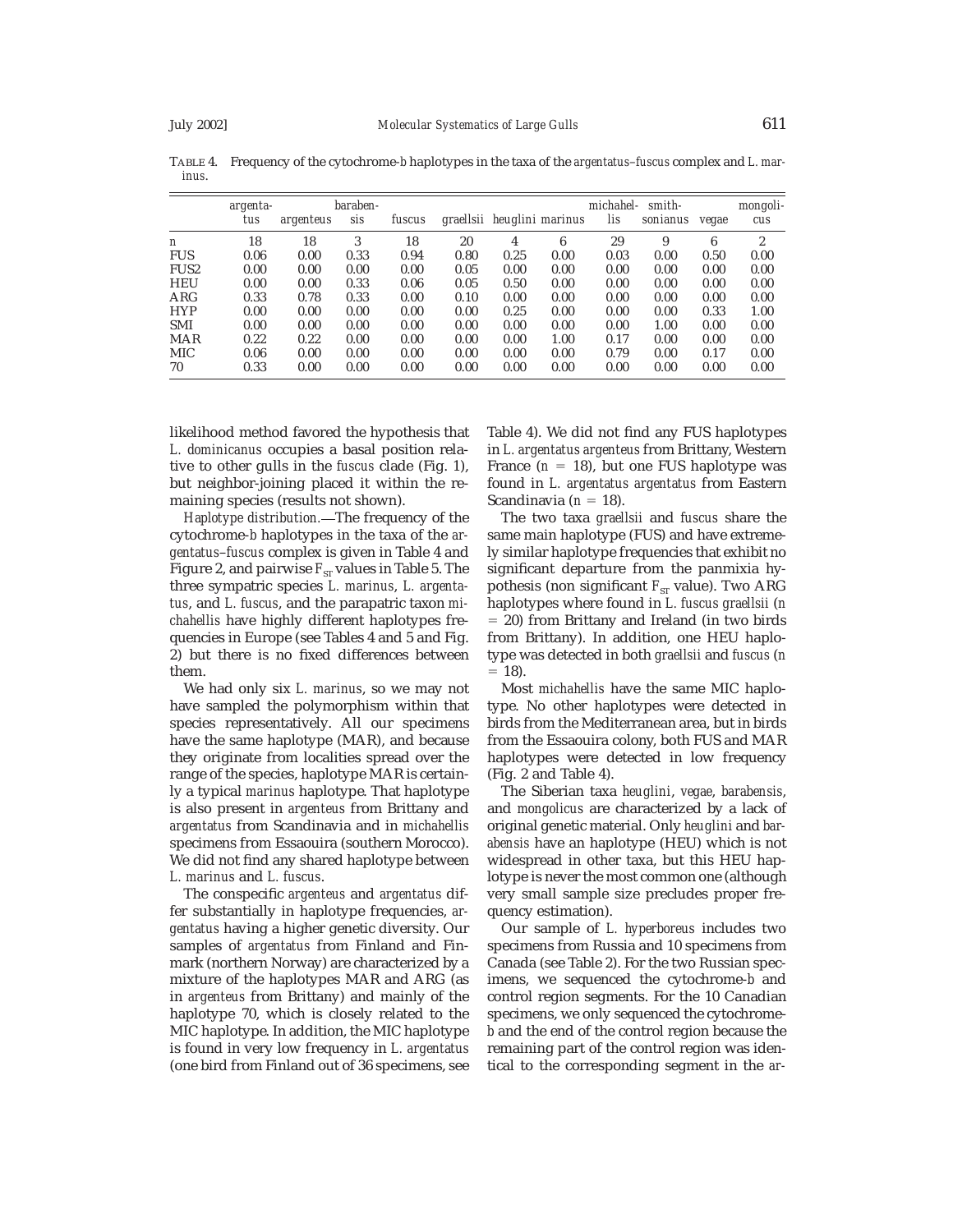

FIG. 2. Frequency of the cytochrome-*b* haplotypes in the taxa of the *argentatus*–*fuscus* complex. The sample size for each taxon is given after the taxon name.

*gentatus*–*fuscus* complex. Whereas 11 specimens have the same (presumable *hyperboreus*) haplotype, one individual from Russia had a control region sequence of the *argentatus*–*fuscus* type and a cytochrome-*b* sequence identical to the haplotype 70 (only found in *argentatus*, see Fig. 2 and Table 4). Within taxa of the *argentatus*–*fuscus* complex, *L. hyperboreus* haplotypes have been found in one *heuglini* (out of four), two *mongolicus* (out of two), and two *vegae* (out of six) (see Table 4 and Fig. 2) .

#### **DISCUSSION**

*Specimen identification.* One striking result of this study is the frequency of shared haplotypes among taxa. It is therefore crucial to interpret those data so that our specimens are representative of those taxa. Sampling has always been done by experienced ornithologists, mostly gull students, often in the course of culling or banding operations. Foreign haplotypes detected in *michahellis* where found in embryos

TABLE 5. *F<sub>ST</sub>* values between some taxa of the *argentatus*–*fuscus* complex based on haplotype frequencies. Only taxa with sufficient sample size were used. Values significant at the 0.05 level are in bold.

|                                                               | argenteus | fuscus             | graellsii                     | michahellis                              | smithsonianus                                       |
|---------------------------------------------------------------|-----------|--------------------|-------------------------------|------------------------------------------|-----------------------------------------------------|
| argentatus<br>argenteus<br>fuscus<br>graellsii<br>michahellis | 0.18225   | 0.53784<br>0.76144 | 0.39403<br>0.60472<br>0.01538 | 0.41586<br>0.62774<br>0.73737<br>0.63288 | 0.53386<br>0.76416<br>0.92569<br>0.75947<br>0.74727 |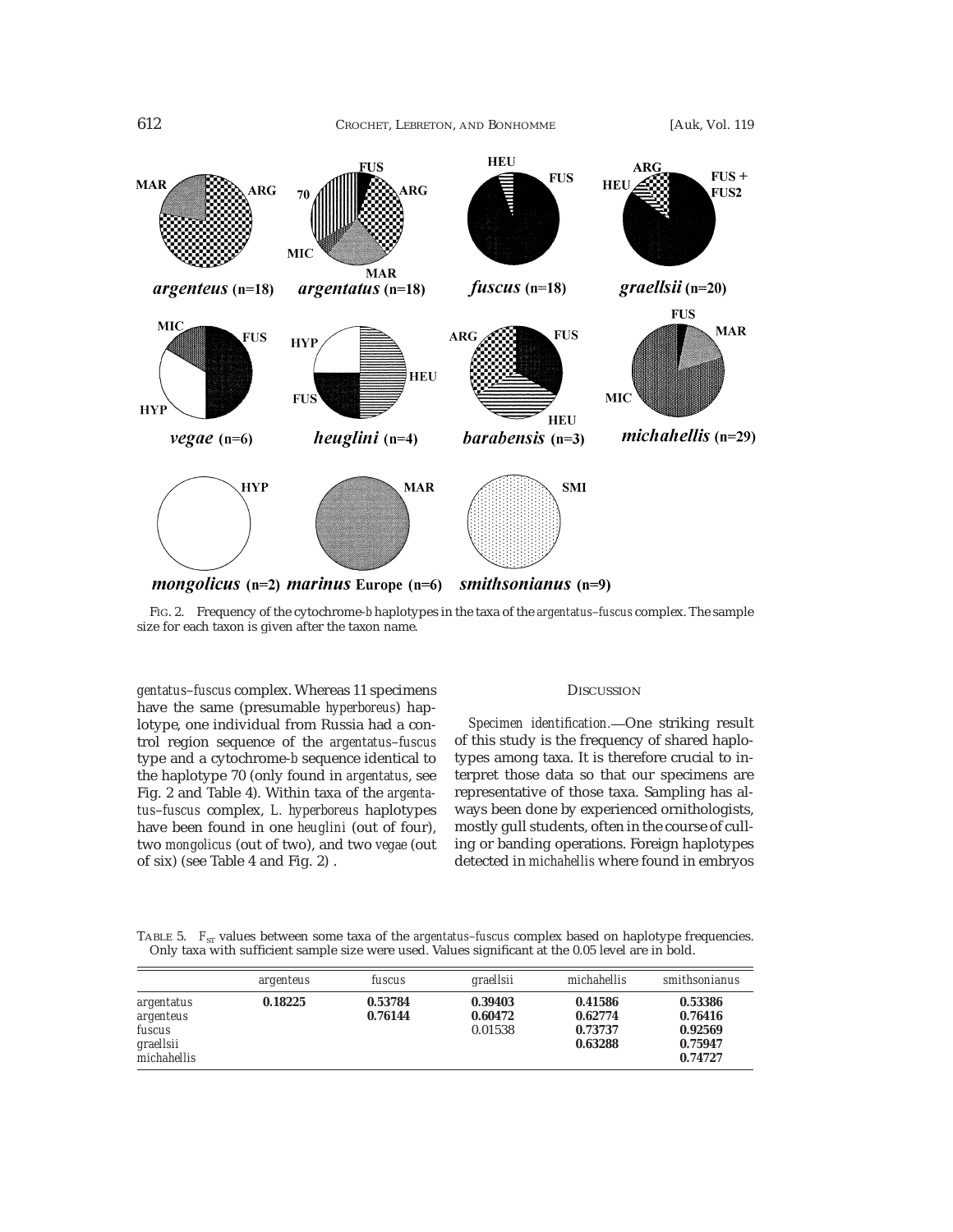taken on a breeding colony (Essaouira, southern Morocco) exclusively made of *michahellis*. Furthermore, no other large gull taxon breeds close to that area. Those samples are thus indisputably representative of *michahellis*. All *fuscus* samples were collected on breeding colonies during banding operations. The other species breeding in Finland (*marinus* and *argentatus*) are clearly distinct phenotypically. There is thus no risk of misidentification for *fuscus* samples. Foreign haplotypes were also detected in *graellsii* in western France. Because the foreign haplotypes were typical *argenteus* haplotypes, and because the *graellsii* samples were collected on chicks from mixed colonies with *argenteus*, misidentification might have been suspected. However, the occurrence of *argenteus* samples in *graellsii* was confirmed in additional chicks sampled from the same islands but in colony areas where no *argenteus* breed, and collected by an experienced ornithologist (J. M. Pons pers. comm.). We are thus confident that the ARG haplotype is actually present in typical *graellsii* specimens. The high haplotypic diversity of *argentatus* is apparent from both samples of the taxon: northern Norway and Finland. All haplotypes found in the Norwegian sample were also observed in the Finnish samples. The Finnish birds were caught at refuse tips: they are not breeding birds, but only adults or near-adults were sampled. They were sampled by very experienced people who specialized in large gulls identification. No bird showed ambiguous phenotypes and identification problems can be excluded. The *mongolicus* specimens were adults caught on the breeding sites. No other large gull taxon breed in the same area. The *heuglini* and *vegae* specimens from the Stockholm museum where examined by L. Jonsson (pers. comm.) who did not detect any morphological sign of introgression with *L. hyperboreus*. The HYP haplotypes found in the samples of those taxa do not result from identification problems or inclusion of hybrids. The FUS haplotypes found in *vegae* and *heuglini* originate from specimens collected in Siberia in summer (on the breeding grounds of those taxa) and outside the range of *fuscus* or *graellsii*. Here again, hybrids or misidentified birds can be excluded. The only contentious case concerns the *heuglini* specimens from Finland (see above), but the fact that it had a haplotype that is rare in *fuscus* (one out of 18 birds) supports

the proposed identification. Pictures and measurements of that bird are available for future reference.

*Evolutionary history of the large white headed gulls.* The Artic species *L. hyperboreus*, *L. thayeri*, and *L. glaucoides* form together with *L. schistisagus* a well-supported clade in our phylogenetic analyses. Due to small sample sizes, it is difficult to exclude that horizontal gene transfer (through hybridization) explains those apparent relationships. A close relationship between *L. glaucoides* and *L. thayeri* is favored by most recent authors (e.g. see Sibley and Monroe 1990, American Ornithologists' Union [AOU] 1998) and *L. thayeri* has a juvenile plumage that can be very similar to *L. glaucoides kumlieni*, although its adult plumage is closer to *L. argentatus*. *Larus hyperboreus* is at all ages very similar to *L. glaucoides*. The clade formed by those three Arctic species in the mitochondrial tree thus probably records their recent common origin. On the contrary, *L. schistisagus* does not fit into that clade morphologically. Although the haplotypes of our two specimens are unambiguously included in the Arctic group, the fact that one of those haplotypes is identical to our *kumlieni* haplotype gives some support to the hypothesis of hybridization. Further discussion of the relationships within the Arctic species clade and of the position of *L. schistisagus* would require more specimens.

The *argentatus*–*fuscus* complex as a whole has been treated as a superspecies by Helbig (1997). Sibley and Monroe (1990) only placed *L. argentatus*, *L. cachinnans*, and *L. armenicus* into *Larus* (superspecies *argentatus*). Such taxonomic treatments imply that the taxa grouped in those superspecies are each other's closest relatives. On the contrary, our data suggest that the *argentatus*–*fuscus* complex as traditionally defined is not a natural group. First, the North American taxon *smithsonianus* seems to belong to a predominantly North American clade including also *L. californicus*. It might seem odd to link *smithsonianus* (and *L. californicus*) with the phenotypically strikingly different *L. hyperboreus* and *L. glaucoides* rather than with *L. argentatus*, which is indistinguishable in adult plumage. Nevertheless, *thayeri* and *kumlieni* have intermediate plumage characters between the white-winged, pale *glaucoides* and *hyperboreus* and the darker *smithsonianus*, in immature plumage as well as in adult plumage. Further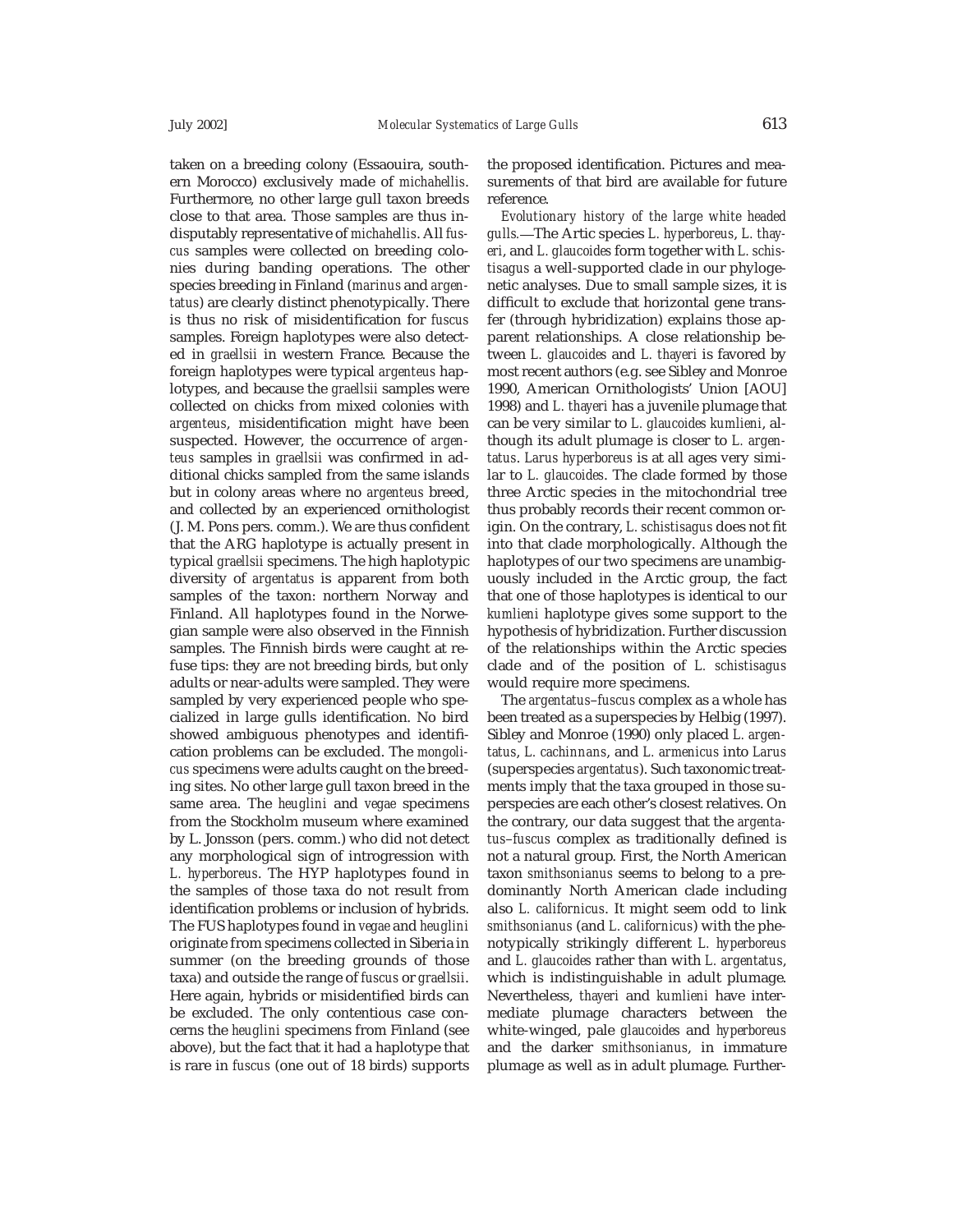more, previous results (Crochet et al. 2000) have shown the unreliability of adult plumage characters to determine phylogenetic relationships in gulls. Second, our results identify the Eurasian *L. marinus* as the sister taxon of *michahellis*. The low level of genetic variation between *L. marinus*, *L. argentatus*, *L. fuscus*, and *L. michahellis*, other than showing that they are closely related, prevents the determination of the relationships among those taxa. It is nevertheless obvious from the molecular data that a group including the latter taxa but not *L. marinus* would not be a monophyletic clade.

Even if that is not supported by the results presented here (Fig. 1), we cannot exclude that *marinus* and the Eurasian members of the *argentatus*–*fuscus* complex form a monophyletic group relative to the North American–Arctic clade. A common origin of *L. marinus*, *L. fuscus*, *L. argentatus*, and *L. michahellis* is even favored by some maximum-likelihood phylogenetic analyses of the molecular data (see fig. 1 in Crochet and Desmarais 2000). Furthermore, those species and *L. marinus* share very similar plumage at all ages, including the juvenal and immature plumages which are likely to represent species relationships better than adult plumages (Crochet et al. 2000).

Excluding the control region sequences which does not evolve in a clock-like manner in large gulls (Crochet and Desmarais 2000), the cytochrome-*b* haplotypes of the *argentatus*–*fuscus* complex differ by 0.34 to 1.99% sequence divergence. Using the usual calibration of 2% sequence divergence per million years for the cytochrome-*b* gene (Shields and Helm-Bychowski 1988) as a crude approximation, those haplotypes would have diverged between 1,000,000 and 170,000 years ago. Note that the species are likely to be even younger than that (e.g. see Edwards 1997). These amounts of genetic divergence are at the lower end of the range of avian interspecific distances (Helbig et al. 1995, Klicka and Zink 1997). They suggest that the species of the *fuscus* clade evolved comparatively recently, a fact that would account for the many controversial species limits in this group.

The large white-headed gulls of the *argentatus*–*fuscus* complex constitute one of the best known examples of ring speciation. According to this scenario (Mayr 1942, 1963), *L. fuscus* would have gradually differentiated as it colonized eastward across Eurasia, giving birth to the gradually paler forms that breed in Siberia. From there, North America would have been colonized by the ancestors of *smithsonianus*. The ring speciation would have been completed by migration from North America to Europe, giving birth to *argenteus* and *argentatus*. One crucial hypothesis of the circular overlap model of speciation in the LWHG is that the North American *smithsonianus* and the European *L. argentatus* should be sister taxa, and that *argenteus* and *fuscus* should be more distantly related. If confirmed with larger samples, the distant relationships between the North American *smithsonianus* and the European *L. argentatus* would clearly refute the suggestion that *argentatus* recently evolved from a transatlantic migration of *smithsonianus* after the separation of *L. fuscus* and *L. argentatus* and thus invalidate the ring species model for LWHG species.

Introgression of mitochondrial DNA.-Most haplotypes are found in more than one species of gull (Fig. 2, Table 4), indicating that either lineage sorting is still incomplete or mitochondrial gene flow occurs between the species. In the latter case, the observed polymorphism would have been retained since its origin, that is since the divergence of the lineages that can be found today a given species. It can be shown (Appendix; see also Tajima 1983, Avise 1994) that, for sample sizes between 10 and 50, the coalescence of the sampled haplotypes occurs with a probability of 0.95 within 4 *Nf* generations, where *Nf* is the effective female population size. In large gulls, that is about  $4 \times 9 = 36$  *Nf* years using demographic data from *michahellis* (see Defos du Rau 1995). Based on the estimate of haplotype divergence time proposed above, it would thus take an effective female population size of more than 27,000 to retain some ancestral polymorphism between the most divergent lineages, but only slightly more than 4,500 between the most closely related lineages. Most species currently have census size above 100,000 pairs, but all have considerably increased in number in the last few tens of years  $\left($  <10 gull generations; Hagemeijer and Blair 1997). Whereas some species might have maintained an effective population size  $>4,000$  pairs, a long-term effective population size of 27,000 pairs is unrealistic. In conclu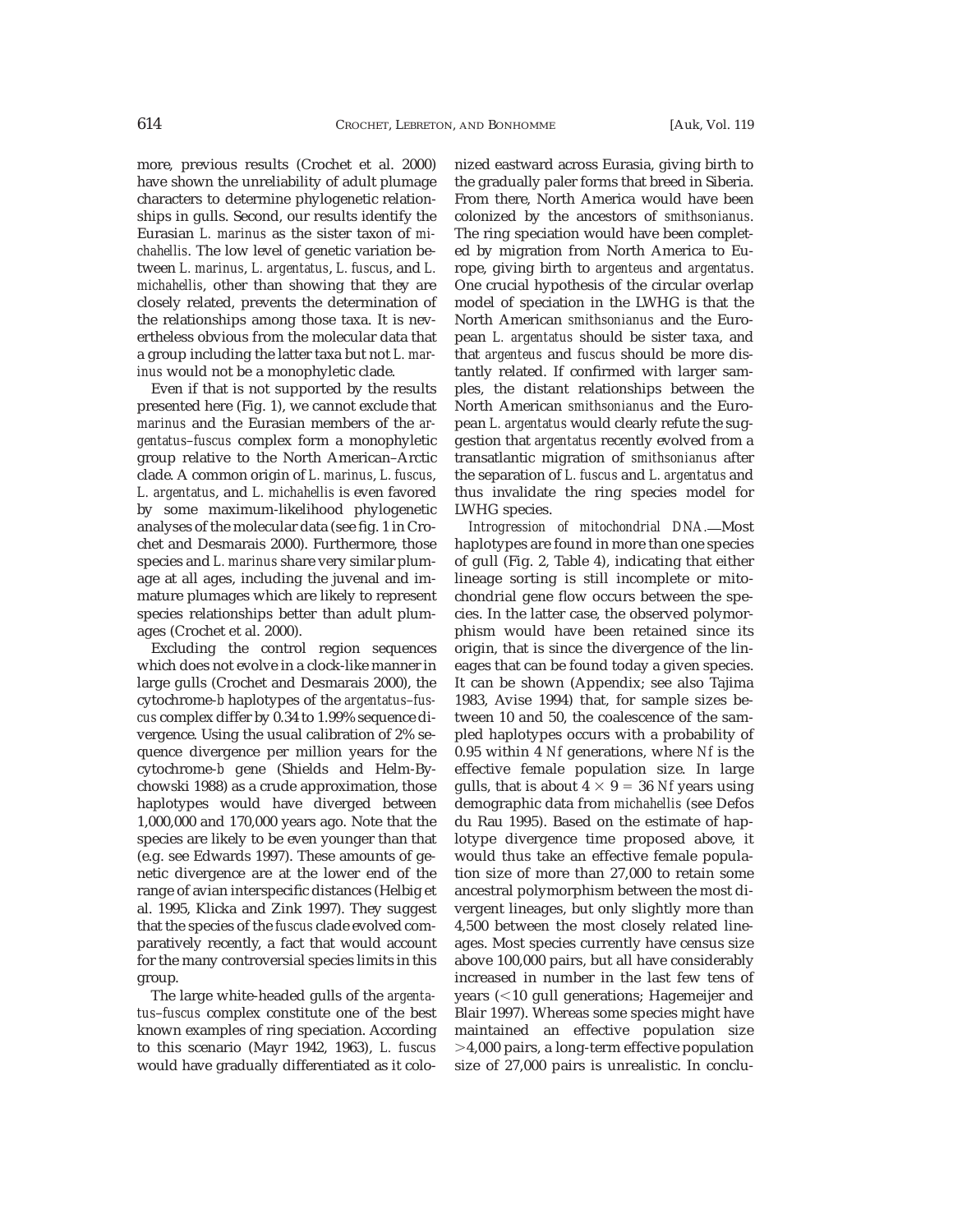sion, although we cannot exclude some retention of ancestral polymorphism between the most closely related lineages, sharing of the most divergent lineages clearly result from introgression.

Lineage sharing between *L. hyperboreus* and the *argentatus*–*fuscus* complex can thus be safely attributed to gene flow after the origin of the Arctic species. Hybridization between *L. hyperboreus* and various taxa of the *argentatus*–*fuscus* complex has been reported in the wild, including in Arctic Russia, where we detected some instances of gene flow. (e.g. Ingolfsson 1970, Andrle 1980, Pierotti 1987). Snell (1991b) questioned the validity of the alleged cases of hybridization, suggesting that intrapopulation variability instead of hybridization might be responsible for the intermediate appearance of some specimens (see also reply by Ingolfsson 1993). Our data confirm that hybridization between *L. hyperboreus* and taxa of the *argentatus*– *fuscus* complex has led to exchange of mitochondrial genetic material.

The extent of lineage sharing between species that we detected in the present study is similar to the observations of Liebers et al. (2001) for other taxa of the LWHG complex. Those authors also suggest introgression as the explanation for their findings, especially because most instances of lineage sharing are between geographically adjacent taxa. In Liebers' study, as in the present study, some introgression has been detected between populations that are now fully allopatric (*graellsii* in ''*atlantis*–north'' [actually not *atlantis*] in Liebers' study, FUS et MAR in *michahellis*, MIC in *argentatus* and *vegae*, HYP in *mongolicus* in the present study). These probably originate from ancient contacts between those taxa in the past, especially during the glacial maxima where northern bird taxa has a more southern distribution (e.g. Blondel 1986, Alcover et al. 1992, Covas and Blondel 1998).

*Efficiency of reproductive isolation in Western Europe.* The three sympatric European species *L. marinus*, *L. argentatus*, and *L. fuscus* have highly different haplotypes frequencies (see Tables 4 and 5 and Fig. 2), indicating that present mitochondrial gene flow is at most very limited. In mixed colonies in western Europe, haplotype segregation between *L. fuscus* and *L. argentatus* is nearly complete.

If gene flow is the only reason for lack of complete lineage sorting, crude estimates of the amount of mitochondrial gene flow can be approximated from the pairwise  $F_{ST}$  values between *L. fuscus*, *L. marinus*, and *L. argentatus*, using the equilibrium relationship between  $F_{ST}$ and *Nm* under the infinite-islands model hypotheses:  $F_{ST} = 1/(1 + 2N_f m[n/n-1])$ , with  $n =$ 2 the number of populations (see Rousset 1996 and Friesen et al. 1996). That amount is at most 0.5 migrant per generation between *L. marinus* and *L. argentatus* and 0.2 between *L. argentatus* and *L. fuscus*.

In the case of *L. hyperboreus* and *L. argentatus*, where gene flow is by far the most likely explanation for lineage sharing, we obtain a value of 0.2 females per generation. That would mean that at most one hybrid female successfully breeds every four generations, or every 36 years. Note that the frequency of hybridization might be much higher if most hybrid females are sterile, which could happen becuse they are the heterogametic sex in birds.

*Systematics of the large gulls.* Using as a yardstick the amount of genetic differentiation between undisputed species (see above), we can attempt to derive some systematic conclusions from our data for the various form of uncertain status in the large gulls group. We follow the biological species concept and focus on the amount of gene flow and reproductive isolation. For fully allopatric taxa (e.g. North American and Eurasian taxa), phylogenetic relationships and past history are also taken into account to provide a consistent treatment of the taxa.

The form *michahellis* has long been treated as a subspecies of *L. argentatus* (e.g. Cramp and Simmons 1983). Following reports of its range extension on the western coast of France, leading to sympatric breeding with *L. argentatus* without significant hybridization (Yésou 1991), it has been separated as *L. cachinnans michahellis*, a status now widely accepted (Sibley and Monroe 1990, del Hoyo et al. 1996, Snow and Perrins 1997, AOU 1998). Observations from the contact zone between *michahellis* and *cachinnans* suggested that those two taxa should also be given specific status (Klein and Buchheim 1997). That has recently been confirmed by Liebers et al. (2001) who found a complete segregation of mitochondrial lineages between *L. michahellis* and *L. cachinnans* where they meet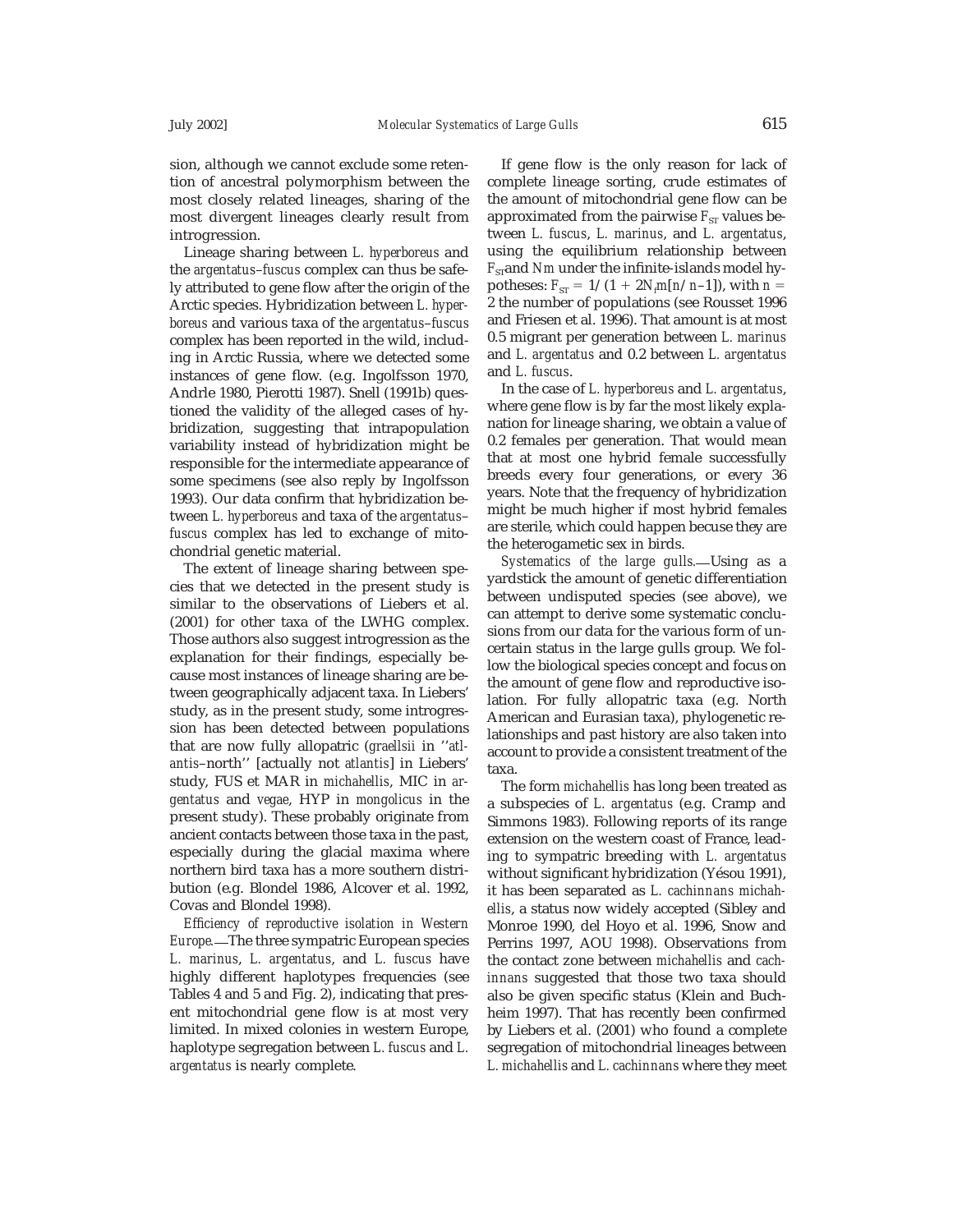in the western Black Sea area. Our genetic data confirm the distinctiveness of *L. michahellis* relative to the other western European species, especially *L. argentatus*. The main *michahellis* haplotype (MIC) is as divergent from the main *L. fuscus* (FUS) and *L. argentatus* (ARG) haplotypes as those last two are from each other. The level of differentiation and reproductive isolation of *michahellis* relative to *L. marinus*, *L. fuscus*, and *L. argentatus* is similar to the level of differentiation and reproductive isolation among those three undisputed species. The genetic distinctiveness of *michahellis* has also been claimed by Wink et al. (1994) on the basis of cytochrome-*b* gene divergence, but those authors had very little information on intraspecific polymorphism. However, we have no evidence that *michahellis* is more closely related to *L. fuscus* than to *L. argentatus*, as those authors proposed.

The presence of large gulls similar to Herring Gull but with yellow legs in the Gulf of Finland has been known to ornithologists since the early twentieth century (e.g. see Kumari 1978 or Jonsson 1998a for a review). Some authors considered that they represented a distinct taxon, distributed in the Gulf of Finland, the White Sea area, and the coasts of Murmansk: *L. argentatus omissus* Pleske, 1928 (e.g. Cramp and Simmons 1983, where it is included in the *cachinnans* group of subspecies), or *L. cachinnans omissus* (Haffer 1982). Others have suggested they were individuals of the form *cachinnans*, from the Black and Caspian sea areas, which colonized the eastern Baltic area during the twentieth century (see Kumari 1978). Whatever *omissus* might have been in the past, birds breeding at the present time in Finland and northern Norway are clearly *argentatus* (Mierauskas et al. 1991, 1994; Mierauskas and Greimas 1992; Jonsson 1998a). Our genetic data indicate that *L. argentatus argentatus* hybridized extensively in the east of its range with a taxon rather distantly related to the Herring Gull. The Finnish and eastern Norway populations of *argentatus* seem to result from an introgression between western Herring Gulls and a taxon carrying the 70 haplotype. That taxon—which is likely to be yellow-legged, because it would explain the introduction of ''yellow-legs'' genes into *L. argentatus*—could be *cachinnans* or *omissus*. Analyses of further samples should solve this matter.

Our results suggest that the North American form *smithsonianus* is more closely related to the North American–Arctic species *L. californicus*, *L. glaucoides*, *L. thayeri*, and *L. hyperboreus* than to *L. argentatus*. That taxon is generally treated as a subspecies of *L. argentatus*. On the basis of differences in immature plumage and in adult vocalization (according to Frings et al. 1958, who reported that European Herring Gulls do not react to the voice of their North American counterparts), Sangster et al. (1999) treated *smithsonianus* as a valid species. Our results agree with that hypothesis. The North American form *smithsonianus* is probably not the closest relative to the European *L. argentatus*, although adults of both species are extremely similar. Before recommending any taxonomic change, we would nevertheless prefer our results to be confirmed using larger sample sizes of all North American taxa to eliminate completely the possibility that the SMI haplotypes invaded *smithsonianus* from another taxon.

The specific status of *graellsii* is not supported by our genetic data. Populations of *fuscus* and *graellsii* share the same main haplotype, with no significant differences in haplotype frequency (see Table 5). There is no indication of restricted gene flow between *fuscus* and *graellsii*, and the lack of haplotype differences indicates that even if gene flow is currently restricted, separation of *fuscus* and *graellsii* is much more recent than of any valid species in the large gull group. We recommend the maintenance of *graellsii* as a subspecies of *fuscus*. We hypothesize that the marked morphological differences between these forms results from strong natural selection, acting against gene flow or after a complete but recent isolation. It should be emphasized that behavioral differences such as feeding ecology can arise very quickly and without genetic support, and that increasing awareness of the morphological variation in *fuscus* and *intermedius* questions the supposed clear-cut differences between those taxa.

The evaluation of the systematic status of the Siberian taxa that we investigated is complicated by extensive lineage sharing and a lack of original genetic material. All haplotypes detected in *vegae* and *mongolicus* are frequent in other species, one of them (HYP) clearly originating from introgression. In *heuglini*, we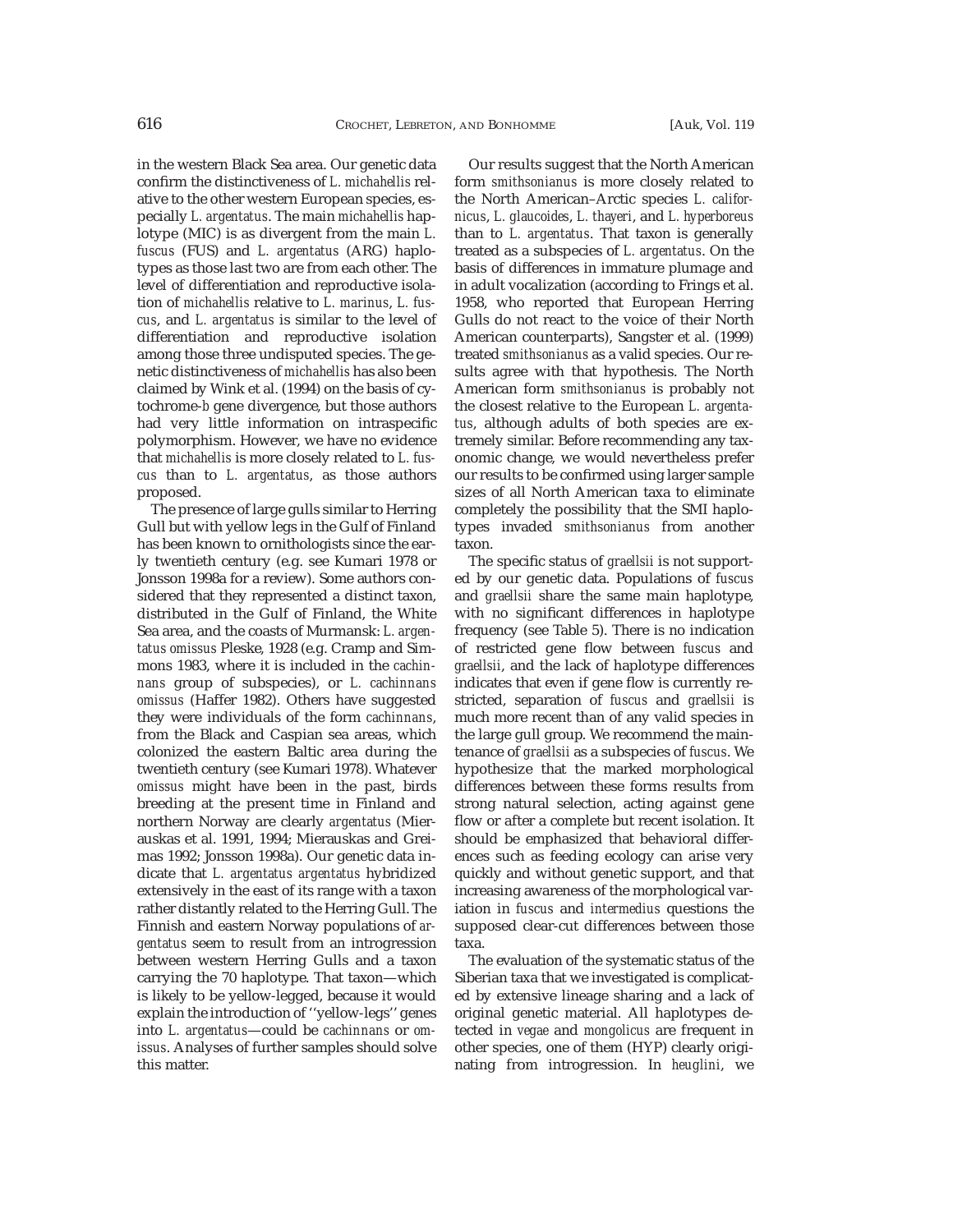found one haplotype (HEU) which is very rare in *L. fuscus* and absent in other species. Larger samples are thus required for any meaningful interpretation of the genetic data in these Siberian taxa.

*Hybridization in birds.* - Our data indicate that mitochondrial gene flow occurs between some of the large white-headed gulls but is generally low. Hybridization, however, can be more frequent than implied by the level of mitochondrial gene flow: if some postzygotic barriers exist, hybrids could have a lower survival, fertility, or both than their parents, reducing the genetic consequences of hybridization. Furthermore, according to Haldane's rule (Haldane 1922), hybrids of the heterogametic sex (females in birds) are expected to show reduced fitness compared to hybrids of the homogametic sex (males in birds). Nuclear gene flow (mediated by hybrids of both sexes) could thus be higher than mitochondrial gene flow (mediated by female hybrids only). That may explain the lack of differentiation observed for allozymic markers in gulls (Snell 1991a).

The lack of reciprocal monophyly observed between most of the large gull species is unusual for birds, but it is not unprecedented. Snow (*Anser caerulescens*) and Ross's (*A. rossi*) geese, which are known to produce fertile hybrids in nature (Cooke et al. 1995), were also found to share the same haplotypes, although in highly different frequencies, and secondary hybridization was also the favored explanation in that case (Avise et al. 1992). Extensive introgression of mitochondrial DNA has been documented in the Saker (*Falco cherrug*; Seibold et al. 1993), whereas the case of the Pomarine Jaeger (*Stercorarius pomarinus*) is still not settled (see Cohen et al. 1997 for a recent synthesis of phylogeny of skuas). In addition, several examples of limited introgression in areas of overlap have been published (*Uria* murres, Friesen et al. 1993; *Anas* ducks, Rhymer et al. 1994; *Vermivora* warblers, Gill 1997; *Pycnonotus* bulbuls, Lloyd et al. 1997).

## ACKNOWLEDGMENTS

We first would like to thank the many amateur or professional ornithologists who collected and sent samples to us. The French specimens collected by P.A.C. were obtained during culling performed by the Tour du Valat Biological Station, and organized by Nicolas Sadoul. The names of all contributors can be found in Table 2. B. Godelle provided us with the calculus used in the Appendix. E. Desmarais provided technical assistance. We thank P. Alström, S. Griffith, L. Jonsson, J. Merilä, B. Sheldon, F. Rousset, and A. Guillaumet for help with the manuscript.

#### LITERATURE CITED

- ALCOVER, J. A., F. FLORIT, C. MOURER-CHAUVIRÉ, AND P. D. M. WEESIE. 1992. The avifaunas of the isolated Mediterranean islands during the middle and late Pleistocene. Science Series Natural History Museum of Los Angeles 36:273–283.
- AMERICAN ORNITHOLOGISTS' UNION. 1998. Checklist of North American Birds, 7th ed. American Ornithologists' Union, Washington, D.C.
- ANDRLE, R. F. 1980. Three more probable hybrids of *Larus hyperboreus* and *L. argentatus*. Wilson Bulletin 92:389–393.
- AVISE, J. C. 1994. Molecular Markers, Natural History and Evolution. Chapman and Hall, New York.
- AVISE, J. C., R. T. ALISAUSKAS, W. S. NELSON, AND C. D. ANKNEY. 1992. Matriarchal population genetic structure in an avian species with female natal philopatry. Evolution 46:1084–1096.
- BEAUBRUN, P. C. 1988. Le Goéland leucophée (*Larus cachinnans michahellis*) au Maroc. Reproduction, alimentation, répartition et déplacements en relation avec les activités de pêche. Ph.D. dissertation, Université des Sciences et Techniques du Languedoc, Montpellier, France.
- BELKHIR, K., P. BORSA, J. GOUDET, L. CHIKHI, AND F. BONHOMME. 1998. GENETIX, logiciel sous Windows TM pour la génétique des populations. Laboratoire Génome et Populations, CNRS UPR 9060, Université de Montpellier II, Montpellier, France.
- BELL, D. A. 1996. Genetic differentiation, geographic variation and hybridization in gulls of the *Larus glaucescens*–*occidentalis* complex. Condor 98:527– 546.
- BERG, T., T. MOUM, AND S. JOHANSEN. 1995. Variable number of tandem repeats make birds of the order Ciconiiformes heteroplasmic in their mitochondrial genomes. Current Genetics 27:257– 262.
- BLONDEL, J. 1986. Biogéographie Evolutive. Masson, Paris.
- COHEN, B. L., A. J. BAKER, K. BLESCHSCHMIDT, D. L. DITTMAN, R. W. FURNESS, J. A. GERWIN, A. J. HELBIG, J. DEKORTE, H. D. MARSHALL, R. L. PAL-MA, ET AL. 1997. Enigmatic phylogeny of the skuas (Aves: Stercorariidae). Proceedings of the Royal Society of London, Series B 264:181–190.
- COOKE, F., R. F. ROCKWELL, AND D. B. LANK. 1995. The Snow Geese of La Pérouse Bay: Natural Selection in the Wild. Oxford University Press, Oxford.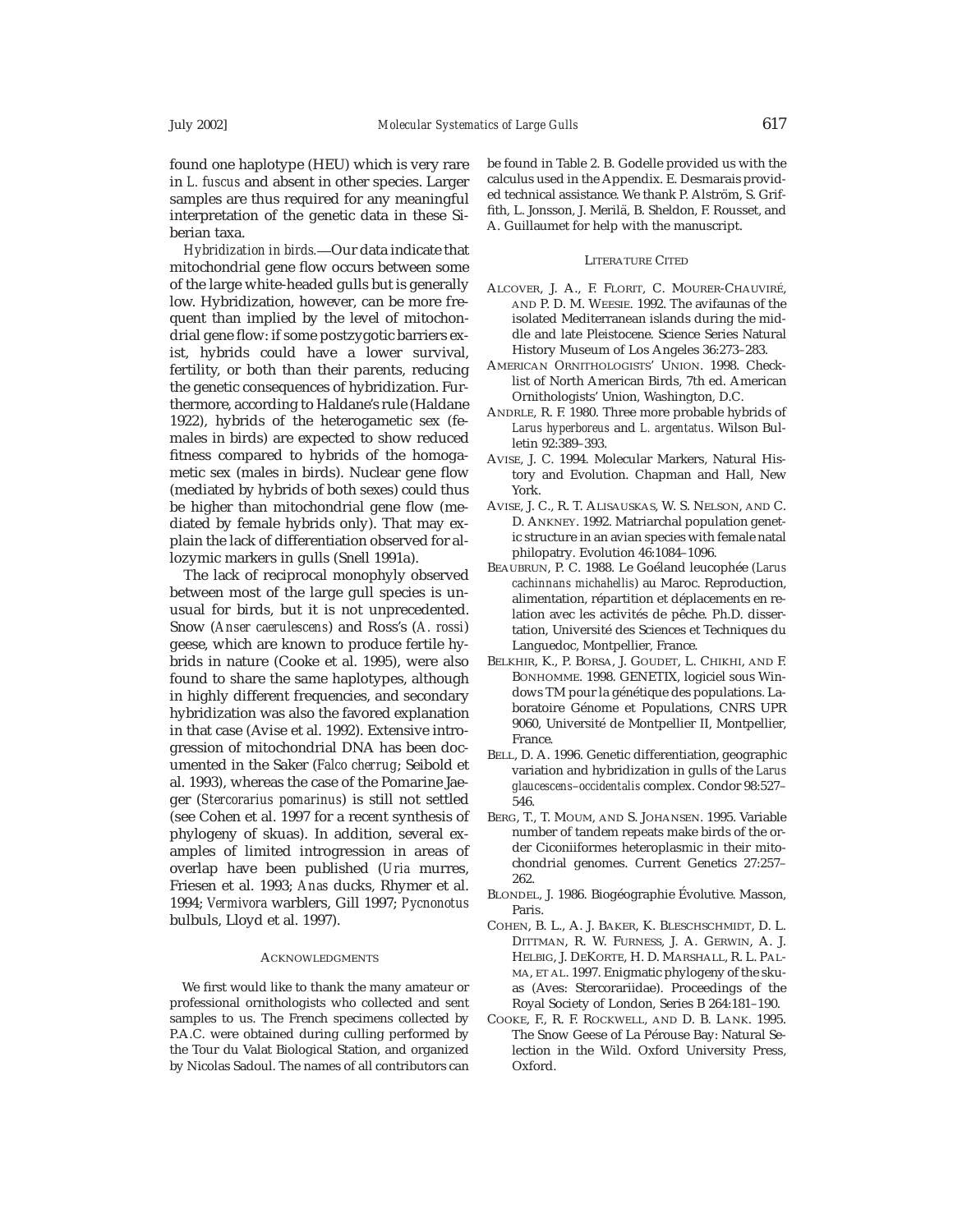- COVAS, R., AND J. BLONDEL. 1998. Biogeography and history of the Mediterranean bird fauna. Ibis 140:395–407.
- CRAMP, S., AND K. E. L. SIMMONS, EDS. 1983. Handbook of the Birds of Europe, the Middle East and North Africa: The Birds of the Western Palearctic. Vol. 3, Waders to Gulls. Oxford University Press, Oxford.
- CROCHET, P.-A., F. BONHOMME, AND J.-D. LEBRETON. 2000. Molecular phylogeny and plumage evolution in gulls (Larini). Journal of Evolutionary Biology 13:47–57.
- CROCHET, P.-A., AND E. DESMARAIS. 2000. Slow rate of evolution in the mitochondrial control region of gulls (Aves: Laridae). Molecular Biology and Evolution 17:1797–1806.
- DEFOS DU RAU, P. 1995. Application d'un modèle démographique spatialisé à la gestion de populations: le cas du Goéland leucophée Larus cachinnans. D.E.A. dissertation, Universite´ Montpellier II, Montpellier, France.
- DESJARDINS, P., AND R. MORAIS. 1990. Sequence and gene organization of the chicken mitochondrial genome: A novel gene order in higher vertebrates. Journal of Molecular Biology 212:599– 634.
- DEL HOYO, J., A. ELLIOT, AND J. SARGATAL, EDS. 1996. Handbook of the Birds of the World. Vol. 3, Hoatzin to Auks. Lynx Edicions, Barcelona, Spain.
- DUBOIS, P. 2001. Atlantic islands Yellow-legged Gulls: An identification gallery. Birding World 14:293–304.
- DWIGHT, J. 1925. The gulls (Laridae) of the world: Their plumages, moults, variations, relationships and distribution. Bulletin of the American Museum of Natural History 52:63–401.
- EDWARDS, S. V. 1997. Relevance of microevolutionary processes to higher level molecular systematics. Pages 251–278 *in* Avian Molecular Evolution and Systematics (D. P. Mindell, Ed.). Academic Press, San Diego, California.
- ESKELIN, T., AND J. PURSIAINEN. 1998. The status of 'Lesser Black-backed Gulls' of *heuglini*, *graellsii* and *intermedius* type in Finland. Alula 4:42–54.
- EXCOFFIER, L., P. E. SMOUSE, AND J. M. QUATTRO. 1992. Analysis of molecular variance inferred from metric distances among DNA haplotypes: Application to human mitochondrial DNA restriction data. Genetics 131:479–491.
- FELSENSTEIN, J. 1985. Confidence limits on phylogenies: An approach using the bootstrap. Evolution 39:783–791.
- FELSENSTEIN, J. 1993. PHYLIP: Phylogeny Inference Package, version 3.57c. Department of Genetics, University of Washington, Seattle.
- FILCHAGOV, A. V. 1994. Contact zones of *Larus argentatus*–*cachinnans*–*fuscus* gull complex in eastern

Europe and northern Asia. Journal für Ornithologie 135:44.

- FILCHAGOV, A. V., P. YÉSOU, AND V. I. GRABOVSKY. 1992. Le Goéland du Taïmyr Larus heuglini tai*myrensis*: répartition et biologie estivales. L'Oiseau et la revue française d'ornithologie 62: 128–148.
- FRIESEN, V. L., R. T. BARRETT, W. A. MONTEVECCHI, AND W. S. DAVIDSON. 1993. Molecular identification of a backcross between a female Common Murre  $\times$  Thick-billed Murre hybrid and a male Common Murre. Canadian Journal of Zoology 71:1474–1477.
- FRIESEN, V. L., W. A. MONTEVECCHI, A. J. GASTON, R. T. BARRET, AND W. S. DAVIDSON. 1996. Molecular evidence for kin groups in the absence of largescale genetic differentiation in a migratory bird. Evolution 50:924–930.
- FRINGS, H., M. FRINGS, J. JUMBER, R. G. BUSNEL, J. GI-BAN, AND P. GRAMET. 1958. Reactions of American and French species of *Corvus* and *Larus* to recorded communication signals tested reciprocally. Ecology 39:126–131.
- GILL, F. B. 1997. Local cytonuclear extinction of the Golden-winged Warbler. Evolution 51:519–525.
- GRANT, P. J. 1986. Gulls: A Guide to Identification. Academic Press, San Diego, California.
- HAFFER, J. 1982. Systematik und Taxonomie der *Larus argentatus*-Artengruppe. Pages 502–514 *in* Handbuch der Vögel Mitteleuropas, Band 8/1, Charadriiformes (3. Teil): Stercorariidae–Laridae (U. Glutz von Blotzheim and K. M. Bauer, Eds.). Akademische Verlagsgesellschaft, Wiesbaden, Germany.
- HAGEMEIJER, W. J. M., AND M. J. BLAIR, EDS. 1997. The EBCC Atlas of European Breeding Birds: Their Distribution and Abundance. T. and A.D. Poyser, London.
- HALDANE, J. B. S. 1922. Sex ratio and unisexual sterility in hybrid animals. Journal of Genetics 12: 101–109.
- HELBIG, A. J. 1997. Anmerkungen zur Taxonomie. Vogelwelt 118:67.
- HELBIG, A. J., I. SEIBOLD, J. MARTENS, AND M. WINK. 1995. Genetic differentiation and phylogenetic relationships of Bonellis's Warbler *Phylloscopus bonelli* and Green Warbler *P. nitidus*. Journal of Avian Biology 26:139–153.
- HOFFMAN, W., J. A. WIENS, AND J. M. SCOTT. 1978. Hybridization between gulls (*Larus glaucescens* and *L. occidentalis*) in the Pacific Northwest. Auk 95:441–458.
- INGOLFSSON, A. 1970. Hybridization of Glaucous Gulls *Larus hyperboreus* and Herring Gulls *L. argentatus* in Iceland. Ibis 112:340–362.
- INGOLFSSON, A. 1993. The variably plumaged gulls of Iceland. Auk 110:409–410.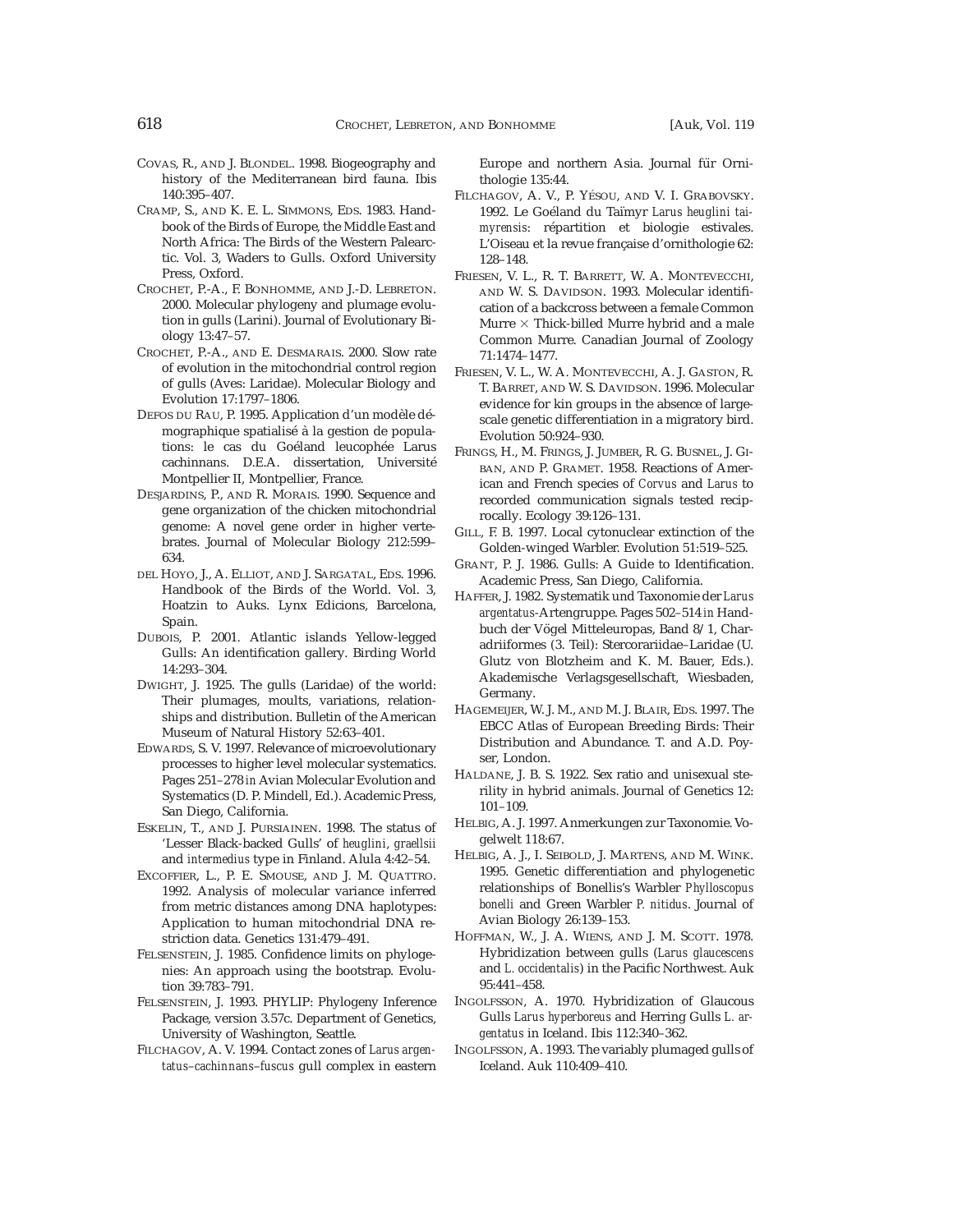- JONSSON, L. 1998a. Yellow-legged Gulls and yellowlegged Herring Gulls in the Baltic. Alula 4:74– 100.
- JONSSON, L. 1998b. Baltic Lesser Black-backed Gull *Larus fuscus fuscus*—Moult, ageing and identification. Birding World 11:295–317.
- KENNERLEY, P. R., W. HOOGENDOORN, AND M. L. CHALMERS. 1995. Identification and systematics of large white-headed gulls in Hong Kong. Pages 127–156 *in* Hong Kong Bird Report 1994. Hong Kong Bird Watching Society, Hong Kong.
- KLEIN, R., AND A. BUCHHEIM. 1997. Die westliche Schwarzmeerküste als Kontaktgebiet zweier Großmo¨ wenformen der *Larus cachinnans*-Gruppe. Vogelwelt 118:61–70.
- KLICKA, J., AND R. ZINK. 1997. The importance of recent ice ages in speciation: A failed paradigm. Science 277:1666–1669.
- KUMAR, S., K. TAMURA, I. B. JAKOBSEN, AND M. NEI. 2001. MEGA2: Molecular Evolutionary Genetics Analysis Software. Arizona State University, Tempe.
- KUMARI, E. 1978. On the distribution dynamics of the Herring Gull in the east Baltic area within the past 125 years. Pages 11–43 *in* Ornitoloogiline kogumik 9. Kajakad, levik ja Ökoloogia Esti NSV-s (V. Lilleleht, Ed.). Valgus, Tallinn, Estonia.
- LI, W.-H. 1997. Molecular Evolution. Sinauer Associates, Sunderland, Massachusetts.
- LIEBERS, D., AND A. J. HELBIG. 1999. Phänotypische Charakterisierung und systematische Stellung der Armenienmöwe Larus armenicus. Limicola 13:281–321.
- LIEBERS, D., A. J. HELBIG, AND P. DE KNIJFF. 2001. Genetic differentiation and phylogeography of gulls in the Larus *cachinnans*–*fuscus* group (Aves: Charadriiformes). Molecular Ecology 10: 2447–2462.
- LLOYD, P., A. J. F. K. CRAIG, P. E. HULLEY, M. F. ESSOP, P. BLOOMER, AND T. M. CROWE. 1997. Ecology and genetics of hybrid zones in the southern African *Pycnonotus* bulbul species complex. Ostrich 68:90–96.
- MAYR, E. 1942. Systematics and the Origin of Species From the Viewpoint of a Zoologist. Columbia University Press, New York.
- MAYR, E. 1963. Animal Species and Evolution. Belknap Press of Harvard University Press, Cambridge, Massachusetts.
- MIERAUSKAS, P., AND E. GREIMAS. 1992. Taxonomic status of yellow-legged Herring Gulls in eastern Baltic. Dutch Birding 14:91–94.
- MIERAUSKAS, P., E. GREIMAS, AND V. BUZUN. 1991. A comparison of morphometrics, wing-tip pattern and vocalizations between yellow-legged Herring Gulls (Larus argentatus) from eastern Baltic and *Larus cachinnans*. Acta Ornithologica Lituanica 4:3–26.
- MIERAUSKAS, P., E. GREIMAS, AND V. BUZUN. 1994. Origin and systematics position of yellow-legged Herring Gull in the eastern Baltics. Journal für Ornithologie 135:47.
- MOYNIHAN, M. 1959. A revision of the family Laridae (Aves). American Museum Novitates 1929:1–42.
- PIEROTTI, R. 1987. Isolating mechanisms in seabirds. Evolution 41:559–570.
- RAUSTE, V. 1999a. Kennzeichen und Mauser von ''Baltischen Heringsmo¨ ven'' *Larus [fuscus] fuscus* und "Tundramöven" *L. [fuscus] heuglini*. Teil I. Limicola 13:105–128.
- RAUSTE, V. 1999b. Kennzeichen und Mauser von ''Baltischen Heringsmo¨ ven'' *Larus [fuscus] fuscus* und "Tundramöven" *L. [fuscus] heuglini*. Teil II. Limicola 13:153–188.
- RHYMER, J. M., M. J. WILLIAMS, AND M. J. BRAUN. 1994. Mitochondrial analysis of gene flow between New Zealand Mallard (*Anas platyrhynchos*) and Grey Ducks (*A. superciliosa*). Auk 111: 970–978.
- ROUSSET, F. 1996. Equilibrium value of measures of population subdivision for stepwise mutation processes. Genetics 142:1357–1362.
- SANGSTER, G., C. J. HAZEVOET, A. B. VAN DEN BERG, C. S. ROSELAAR, AND R. SLUYS. 1999. Dutch avifaunal list: Species concepts, taxonomic instability, and taxonomic changes in 1977–1998. Ardea 87:139–165.
- SEIBOLD, I., A. J. HELBIG, AND M. WINK. 1993. Molecular systematics of falcons (family Falconidae). Naturwissenschaften 80:87–90.
- SHIELDS, G. F., AND K. M. HELM-BYCHOWSKI. 1988. Mitochondrial DNA of birds. Current Ornithology 5:273–295.
- SIBLEY, C. G., AND B. L. MONROE, JR. 1990. Distribution and Taxonomy of the Birds of the World. Yale University Press, New Haven, Connecticut.
- SNELL, R. R. 1991a. Interspecific allozyme differentiation among North Atlantic white-headed larid gulls. Auk 108:319–328.
- SNELL, R. R. 1991b. Variably plumaged Icelandic Herring Gulls reflect founders not hybrids. Auk 108: 329–341.
- SNOW, D., AND C. M. PERRINS, EDS. 1997. The Birds of the Western Palearctic, Concise Edition. Oxford University Press, Oxford.
- TAJIMA, F. 1983. Evolutionary relationship of DNA sequences in finite populations. Genetics 105: 437–460.
- WEIR, B. S., AND C. C. COCKERHAM. 1984. Estimating *F*-statistics for the analysis of population structure. Evolution 38:1358–1370.
- WENINK, P. H., A. J. BAKER, AND M. G. J. TILANUS. 1993. Hypervariable-control-region sequences reveal global population structuring in a longdistance migrant shorebird, the Dunlin (*Calidris alpina*). Proceedings of the National Academy of Science USA 90:94–98.